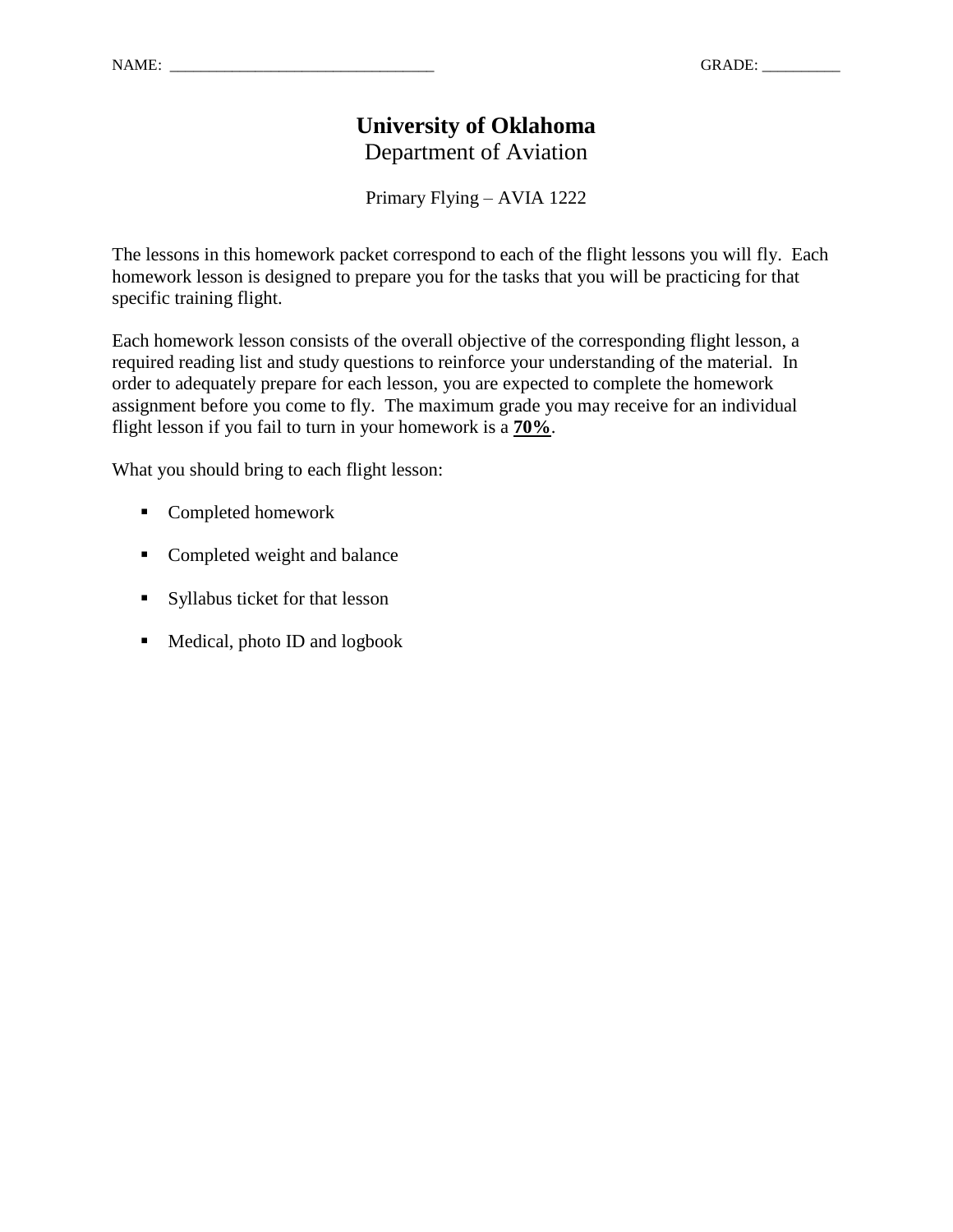At the completion of this lesson, the student will have knowledge of aircraft systems and the necessity of checking their operation before flight. Additionally, the student will be familiar with the control systems and how they are used to maneuver the airplane on the ground and in the air.

#### **READING ASSIGNMENT**

Airplane Flying Handbook – Chapter 1 "Introduction to Flight Training" Airplane Flying Handbook – Chapter 2 "Ground Operations" Warrior POH – Section 1 "General" Warrior POH – Section 7 "Airplane Systems"

|                       | <b>FUEL SYSTEM</b>                                                                                            |                                                                                                                                                                                      |  |  |  |  |  |  |  |  |
|-----------------------|---------------------------------------------------------------------------------------------------------------|--------------------------------------------------------------------------------------------------------------------------------------------------------------------------------------|--|--|--|--|--|--|--|--|
| 1.                    | What two types of fuel can the Warrior use?                                                                   | $\frac{1}{2}$ and $\frac{1}{2}$ and $\frac{1}{2}$                                                                                                                                    |  |  |  |  |  |  |  |  |
| 2.                    | What color are these fuel grades?                                                                             | $\qquad \qquad \text{and} \qquad$                                                                                                                                                    |  |  |  |  |  |  |  |  |
| 3.                    | How many fuel tanks does the Warrior have?                                                                    |                                                                                                                                                                                      |  |  |  |  |  |  |  |  |
|                       | Where is each fuel tank on the airplane?<br>a.                                                                |                                                                                                                                                                                      |  |  |  |  |  |  |  |  |
| 4.                    | What is the Warrior's total fuel capacity?                                                                    |                                                                                                                                                                                      |  |  |  |  |  |  |  |  |
| 5.                    | Usable capacity for a tank when fuel is level with the bottom of the tab is ________ gallons.                 |                                                                                                                                                                                      |  |  |  |  |  |  |  |  |
| 6.                    | A fuel tank selector is located on the side wall, forward of the pilot's seat.                                |                                                                                                                                                                                      |  |  |  |  |  |  |  |  |
| <i>ENGINE</i>         |                                                                                                               |                                                                                                                                                                                      |  |  |  |  |  |  |  |  |
| 7.                    | What type of engine does the Warrior have?                                                                    | $\overline{\phantom{a}}$ , and the contract of the contract of $\overline{\phantom{a}}$ , and $\overline{\phantom{a}}$ , and $\overline{\phantom{a}}$ , and $\overline{\phantom{a}}$ |  |  |  |  |  |  |  |  |
|                       |                                                                                                               |                                                                                                                                                                                      |  |  |  |  |  |  |  |  |
| 8.                    | What is the max rated horsepower?                                                                             | $\frac{1}{2}$ HP @ $\frac{1}{2}$ RPM                                                                                                                                                 |  |  |  |  |  |  |  |  |
| 9.                    | What is the max oil capacity?                                                                                 | quarts                                                                                                                                                                               |  |  |  |  |  |  |  |  |
| <i><b>GENERAL</b></i> |                                                                                                               |                                                                                                                                                                                      |  |  |  |  |  |  |  |  |
|                       | 10. What is the max takeoff weight in the Normal category?                                                    | $\frac{1}{1}$ lbs                                                                                                                                                                    |  |  |  |  |  |  |  |  |
|                       | 11. What is the max weight limit for the baggage compartment? ___________ lbs                                 |                                                                                                                                                                                      |  |  |  |  |  |  |  |  |
|                       | LANDING GEAR                                                                                                  |                                                                                                                                                                                      |  |  |  |  |  |  |  |  |
|                       | 12. What do you use to steer the nose gear on the ground?                                                     |                                                                                                                                                                                      |  |  |  |  |  |  |  |  |
|                       | 13. The brake pedals for the Warrior are attached to the top of the _____________ pedals.                     |                                                                                                                                                                                      |  |  |  |  |  |  |  |  |
|                       | <b>FLIGHT CONTROLS</b>                                                                                        |                                                                                                                                                                                      |  |  |  |  |  |  |  |  |
|                       |                                                                                                               |                                                                                                                                                                                      |  |  |  |  |  |  |  |  |
|                       | 15. To extend the flaps, the flap handle is _______________________ to the desired flap setting.              |                                                                                                                                                                                      |  |  |  |  |  |  |  |  |
|                       | 16. To retract the flaps, depress the ________________ on the end of the handle and _____________ the handle. |                                                                                                                                                                                      |  |  |  |  |  |  |  |  |
|                       | 17. The right flap will support a load only in the _______________________ position.                          |                                                                                                                                                                                      |  |  |  |  |  |  |  |  |
|                       | ELECTRICAL SYSTEM                                                                                             |                                                                                                                                                                                      |  |  |  |  |  |  |  |  |
|                       | 18. The electrical system includes a _____-volt, ____-amp alternator; a ______-volt battery; a ___________    |                                                                                                                                                                                      |  |  |  |  |  |  |  |  |
|                       | regulator; and a master switch relay.                                                                         |                                                                                                                                                                                      |  |  |  |  |  |  |  |  |
|                       | STALL WARNING                                                                                                 |                                                                                                                                                                                      |  |  |  |  |  |  |  |  |
|                       | 19. The stall warning horn activates at between _____<br>and                                                  | ______ knots above stall speed.                                                                                                                                                      |  |  |  |  |  |  |  |  |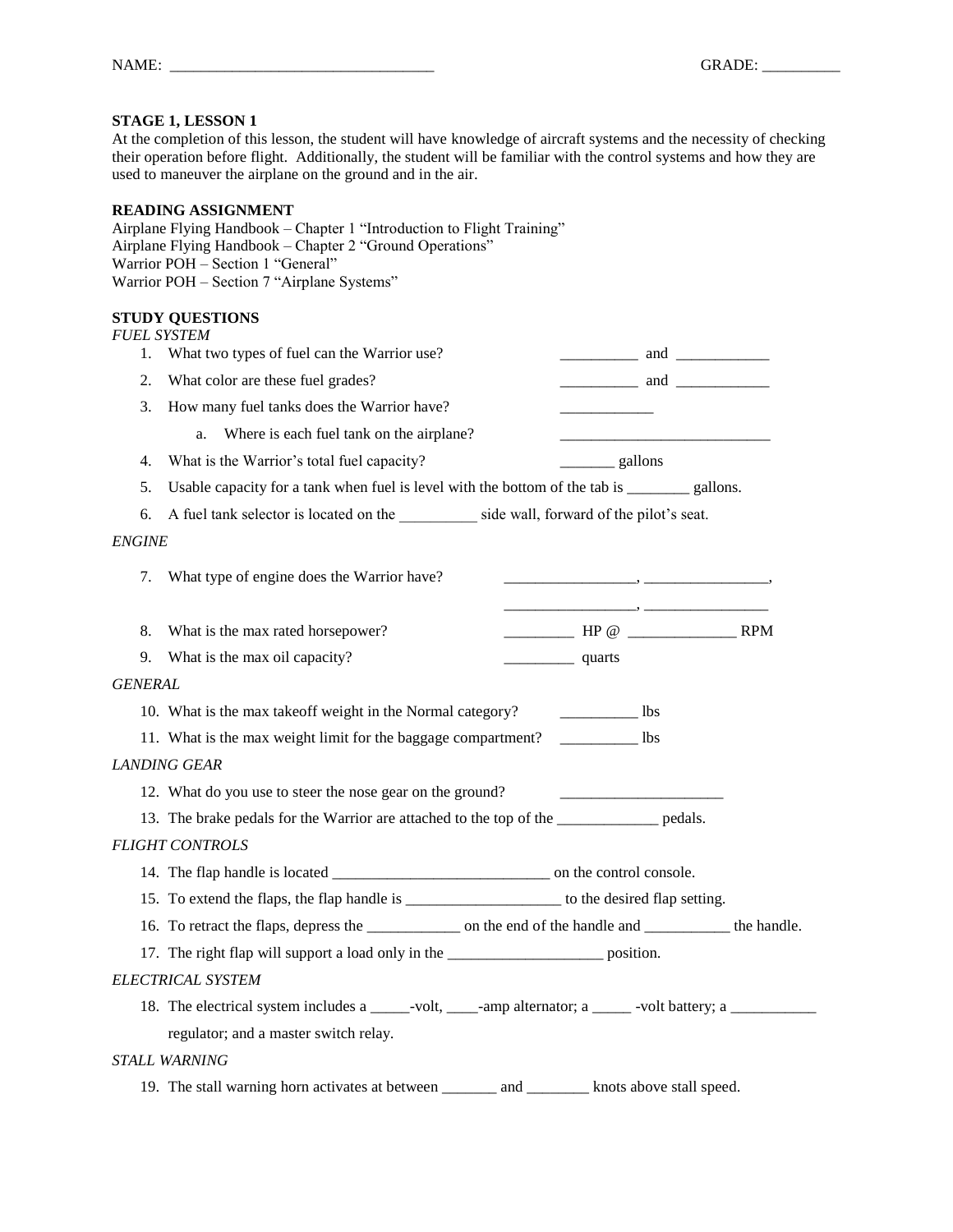At the completion of this lesson, the student will be able to make takeoffs with instructor assistance. Preflight activities will be conducted accurately, and the student will display an increased understanding and proficiency in coordinated airplane attitude control.

#### **READING ASSIGNMENT**

OU Supplementary Aviation Packet – Section 3 "Radio Procedures" Aeronautical Information Manual – Chapter 2, Section 1 "Aeronautical Lighting and Airport Visual Aids" Aeronautical Information Manual – Chapter 2, Section 3 "Airport Marking Aids and Signs" Aeronautical Information Manual – Chapter 4, Section 3 "Airport Operations" Warrior POH – Section 2 "Limitations" Watch the "Radio Orientation and Tips" video at the bottom of the OU Aviation Flight Resources webpage

#### **STUDY QUESTIONS**

*RADIO PROCEDURES*

- 1. List the correct frequencies: AWOS \_\_\_\_\_\_\_\_\_\_ Tower \_\_\_\_\_\_\_\_\_\_ Ground \_\_\_\_\_\_\_\_ OU Traffic \_\_\_\_\_\_\_\_\_\_\_\_\_
- 2. What should you say if you didn't hear an air traffic control instruction? \_\_\_\_\_\_\_\_\_\_\_\_\_\_\_\_\_\_
- 3. What are the four elements to a basic radio call? \_\_\_\_\_\_\_\_\_\_\_\_\_\_\_\_\_\_\_\_\_\_\_\_\_\_\_\_\_

\_\_\_\_\_\_\_\_\_\_\_\_\_\_\_\_\_\_\_\_\_\_\_\_\_\_\_\_\_ \_\_\_\_\_\_\_\_\_\_\_\_\_\_\_\_\_\_\_\_\_\_\_\_\_\_\_\_\_ \_\_\_\_\_\_\_\_\_\_\_\_\_\_\_\_\_\_\_\_\_\_\_\_\_\_\_\_\_

#### *AIRPORT LIGHTING*

| What color are taxiway edge lights?<br>4. |  |
|-------------------------------------------|--|
|-------------------------------------------|--|

- 5. What color are taxiway centerline lights? \_\_\_\_\_\_\_\_\_\_\_\_\_\_\_\_\_\_\_
- 6. What color are runway edge lights?

7. What color beacon would you see at a lighted civilian land airport? \_\_\_\_\_\_\_\_\_\_\_\_\_\_\_\_\_\_\_\_\_\_\_

#### *AIRPORT MARKINGS*

- 8. What would the runway designator be for a runway aligned with a 357° magnetic heading? Runway \_\_\_\_\_\_\_\_\_\_\_\_\_
- 9. Two runways are parallel to each other, aligned with a 042° magnetic heading. What would the designator be for the runway on the left? Runway \_\_\_\_\_\_\_\_\_\_\_\_
- 10. If you were approaching from the opposite direction, what would the designator be for the same runway? Runway \_\_\_\_\_\_\_\_\_\_\_\_

#### *AIRPORT OPERATIONS*

11. What is the proper way to enter a traffic pattern? \_\_\_\_\_\_\_\_\_\_\_\_\_\_\_\_\_\_\_\_\_\_\_\_\_\_\_\_\_\_\_\_\_\_\_\_\_\_\_\_

12. What is the proper way to depart a traffic pattern?

#### *AIRCRAFT LIMITATIONS*

Provide the definition and numerical value (in KIAS) for each V-Speed.

|                  | Definition | <b>KIAS</b> Value | Definition | <b>KIAS</b> Value |  |
|------------------|------------|-------------------|------------|-------------------|--|
| $\rm V_{\rm NE}$ |            |                   |            |                   |  |
| $V_{NO}$         |            |                   |            | _______________   |  |
| $V_{FE}$         |            |                   |            | _____             |  |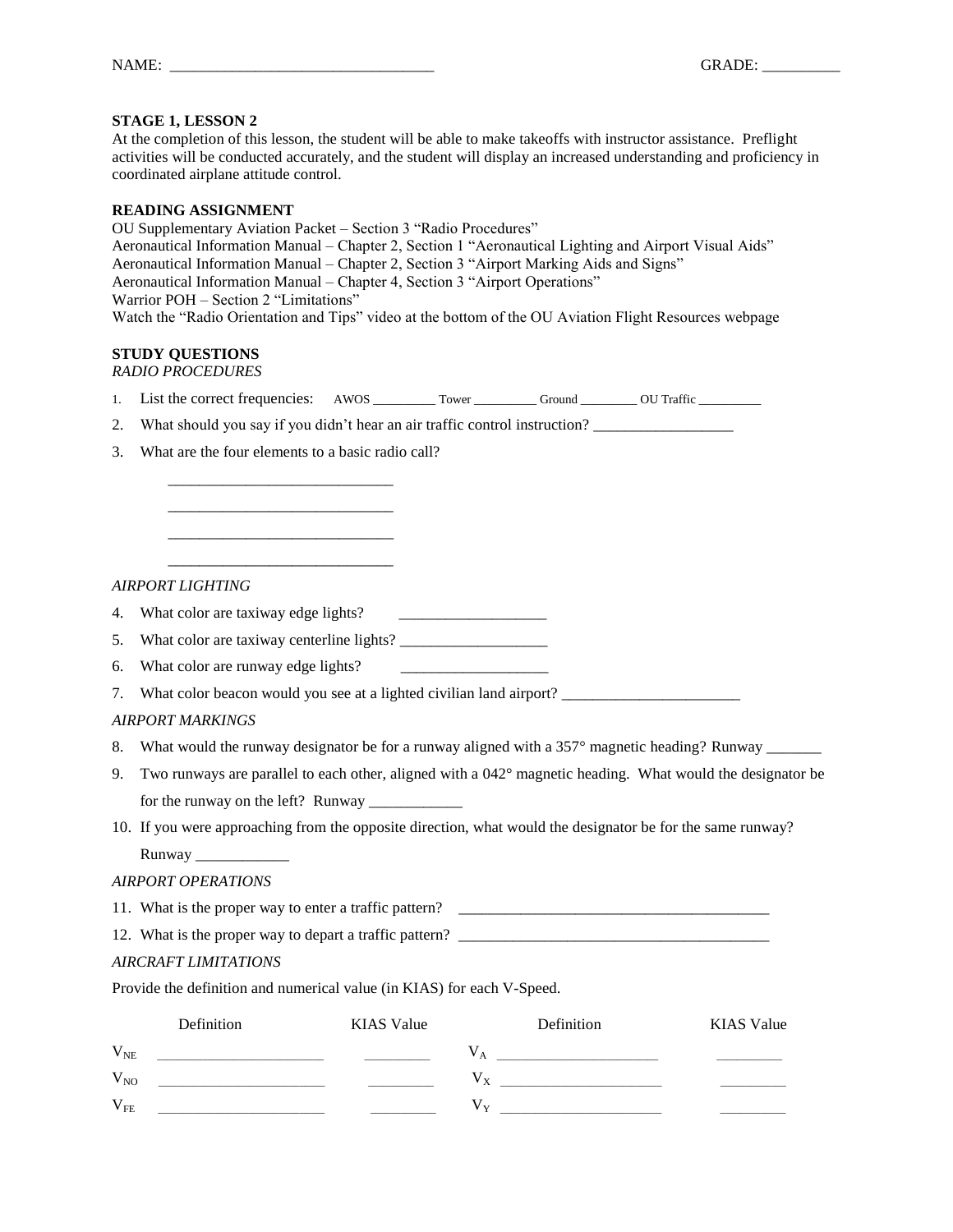The student will perform unassisted takeoffs; however, landings will be completed with instructor assistance. The student will demonstrate correct communications and traffic pattern procedures.

#### **READING ASSIGNMENT**

Airplane Flying Handbook, Chapter 4 "Slow flight, Stalls, and Spins" Airplane Flying Handbook, Chapter 5 "Takeoffs and Departure Climbs" (Normal Takeoff, Rejected Takeoff) Warrior POH – Section 4 "Normal Procedures" Warrior POH – Section 10 "Operating Tips"

| 1. | What does the term "flight at minimum controllable airspeed" mean?                                                                                                                                                                                                                                                                                                                                       |  |  |  |  |  |
|----|----------------------------------------------------------------------------------------------------------------------------------------------------------------------------------------------------------------------------------------------------------------------------------------------------------------------------------------------------------------------------------------------------------|--|--|--|--|--|
| 2. | How many knots above stall speed should you strive to maintain during slow flight?                                                                                                                                                                                                                                                                                                                       |  |  |  |  |  |
| 3. |                                                                                                                                                                                                                                                                                                                                                                                                          |  |  |  |  |  |
| 4. | An airplane will always stall when the wing exceeds its critical ___________________.                                                                                                                                                                                                                                                                                                                    |  |  |  |  |  |
| 5. | A stall can occur at any ________________, in any _______________, and with any _____________.                                                                                                                                                                                                                                                                                                           |  |  |  |  |  |
| 6. | abrupt flight path changes.                                                                                                                                                                                                                                                                                                                                                                              |  |  |  |  |  |
| 7. | Power-off stalls simulate stall recovery techniques during what phase of flight?                                                                                                                                                                                                                                                                                                                         |  |  |  |  |  |
| 8. | Power-on stalls simulate stall recovery techniques during what phase of flight? ____________________                                                                                                                                                                                                                                                                                                     |  |  |  |  |  |
| 9. | If you do not allow the airplane to fully recover from a preceding stall, what may occur?                                                                                                                                                                                                                                                                                                                |  |  |  |  |  |
|    | 10. If you do not maintain coordinated flight during stall maneuvers, what may occur?                                                                                                                                                                                                                                                                                                                    |  |  |  |  |  |
|    | 11. The six steps for recovering from a spin are:                                                                                                                                                                                                                                                                                                                                                        |  |  |  |  |  |
|    | (1)                                                                                                                                                                                                                                                                                                                                                                                                      |  |  |  |  |  |
|    | $(2) \qquad \qquad \overbrace{\qquad \qquad }$                                                                                                                                                                                                                                                                                                                                                           |  |  |  |  |  |
|    | $(3) \qquad \qquad \overbrace{\qquad \qquad }$                                                                                                                                                                                                                                                                                                                                                           |  |  |  |  |  |
|    |                                                                                                                                                                                                                                                                                                                                                                                                          |  |  |  |  |  |
|    | $(5) \begin{tabular}{ c c c c } \hline \rule{0pt}{8ex} & \rule{0pt}{8ex} \rule{0pt}{8ex} \rule{0pt}{8ex} \rule{0pt}{8ex} \rule{0pt}{8ex} \rule{0pt}{8ex} \rule{0pt}{8ex} \rule{0pt}{8ex} \rule{0pt}{8ex} \rule{0pt}{8ex} \rule{0pt}{8ex} \rule{0pt}{8ex} \rule{0pt}{8ex} \rule{0pt}{8ex} \rule{0pt}{8ex} \rule{0pt}{8ex} \rule{0pt}{8ex} \rule{0pt}{8ex} \rule{0pt}{8ex} \rule{0pt}{8ex} \rule{0pt}{8ex$ |  |  |  |  |  |
|    | $(6) \qquad \qquad \overbrace{\qquad \qquad }$                                                                                                                                                                                                                                                                                                                                                           |  |  |  |  |  |
|    | 12. A normal takeoff is one in which the airplane is headed into the ___________, the takeoff surface is ________                                                                                                                                                                                                                                                                                        |  |  |  |  |  |
|    |                                                                                                                                                                                                                                                                                                                                                                                                          |  |  |  |  |  |
|    | 13. What are two reasons we want to takeoff as nearly as possible into the wind?                                                                                                                                                                                                                                                                                                                         |  |  |  |  |  |
|    |                                                                                                                                                                                                                                                                                                                                                                                                          |  |  |  |  |  |
|    |                                                                                                                                                                                                                                                                                                                                                                                                          |  |  |  |  |  |
|    | 14. Vy is the speed at which the airplane will gain the most ___________ in the shortest _________________.                                                                                                                                                                                                                                                                                              |  |  |  |  |  |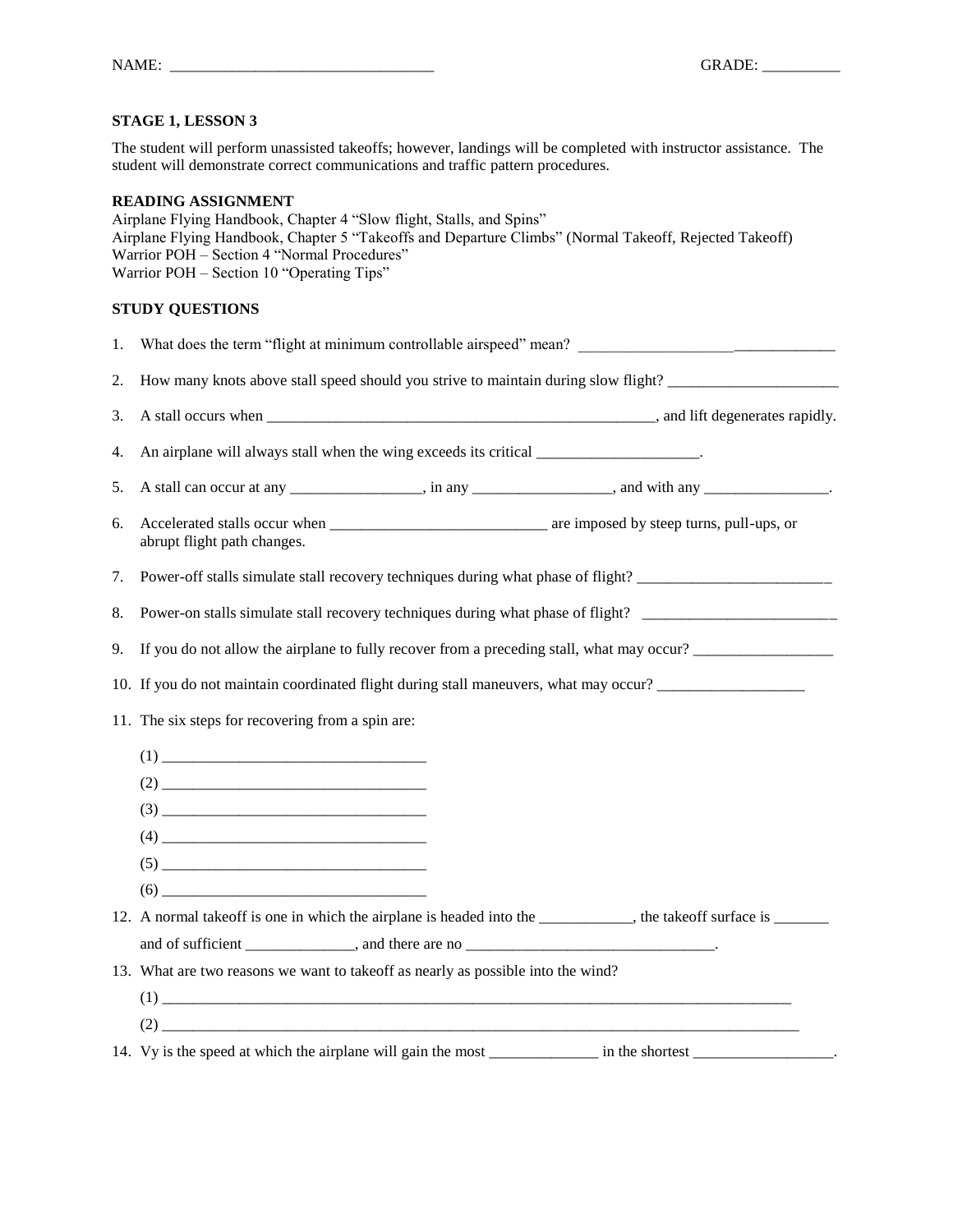The student will be familiar with the procedures used during emergency approach and landing situations. Additionally, the student will demonstrate improved performance with regard to recognition of and recovery from imminent stalls and maneuvering at critically slow airspeeds.

#### **READING ASSIGNMENT**

Aeronautical Information Manual – Chapter 7, Section 3 "Wake Turbulence" Aeronautical Information Manual – Chapter 6, Section 1 "Emergency Procedures" Airplane Flying Handbook – Chapter 16 "Emergency Procedures" Warrior POH – Section 3 "Emergency Procedures"

# **STUDY QUESTIONS**

| <b>EMERGENCY PROCEDURES</b>                                                                    |
|------------------------------------------------------------------------------------------------|
| 1. Who is directly responsible for and the final authority as to the operation of an aircraft? |
| 2. Pilots who become apprehensive for their safety for any reasons should                      |
| is a condition of being threatened by serious danger and requiring immediate assistance.       |

- 4. \_\_\_\_\_\_\_\_\_\_\_ is a condition of being concerned about safety and requiring timely, but not immediate assistance.
- 5. What speed should you trim the Warrior for if you lose engine power in flight? \_\_\_\_\_\_\_\_\_ KIAS
- 6. During an emergency approach for landing, three factors that should govern your approach planning are
- \_\_\_\_\_\_\_\_\_\_\_\_\_\_\_\_\_\_\_\_\_\_\_\_, \_\_\_\_\_\_\_\_\_\_\_\_\_\_\_\_\_\_\_\_\_\_\_\_\_\_\_, and \_\_\_\_\_\_\_\_\_\_\_\_\_\_\_\_\_\_\_.
- 7. The objective of an emergency descent is \_\_\_\_\_\_\_\_\_\_\_\_\_\_\_\_\_\_\_\_\_\_\_\_\_\_\_\_\_\_\_\_\_\_\_\_\_\_\_\_\_\_\_\_\_\_\_\_\_\_\_\_\_\_\_.
- 8. What should you do with the floor vents and side window in the event of an electrical fire?

#### *WAKE TURBULENCE*

- 9. The greatest vortex strength occurs when the aircraft is \_\_\_\_\_\_\_\_\_\_\_, \_\_\_\_\_\_\_\_\_\_\_\_\_\_\_\_ and \_\_\_\_\_\_\_\_\_\_\_\_.
- 10. Vortex circulation is \_\_\_\_\_\_\_\_\_\_\_\_\_\_\_\_\_, \_\_\_\_\_\_\_\_\_\_\_\_\_\_, and \_\_\_\_\_\_\_\_\_\_\_\_\_\_\_\_ the wingtips.
- 11. What wind condition requires maximum caution with respect to wake turbulence?
- 12. What wake turbulence avoidance procedure should you take if landing behind a larger aircraft on the same runway?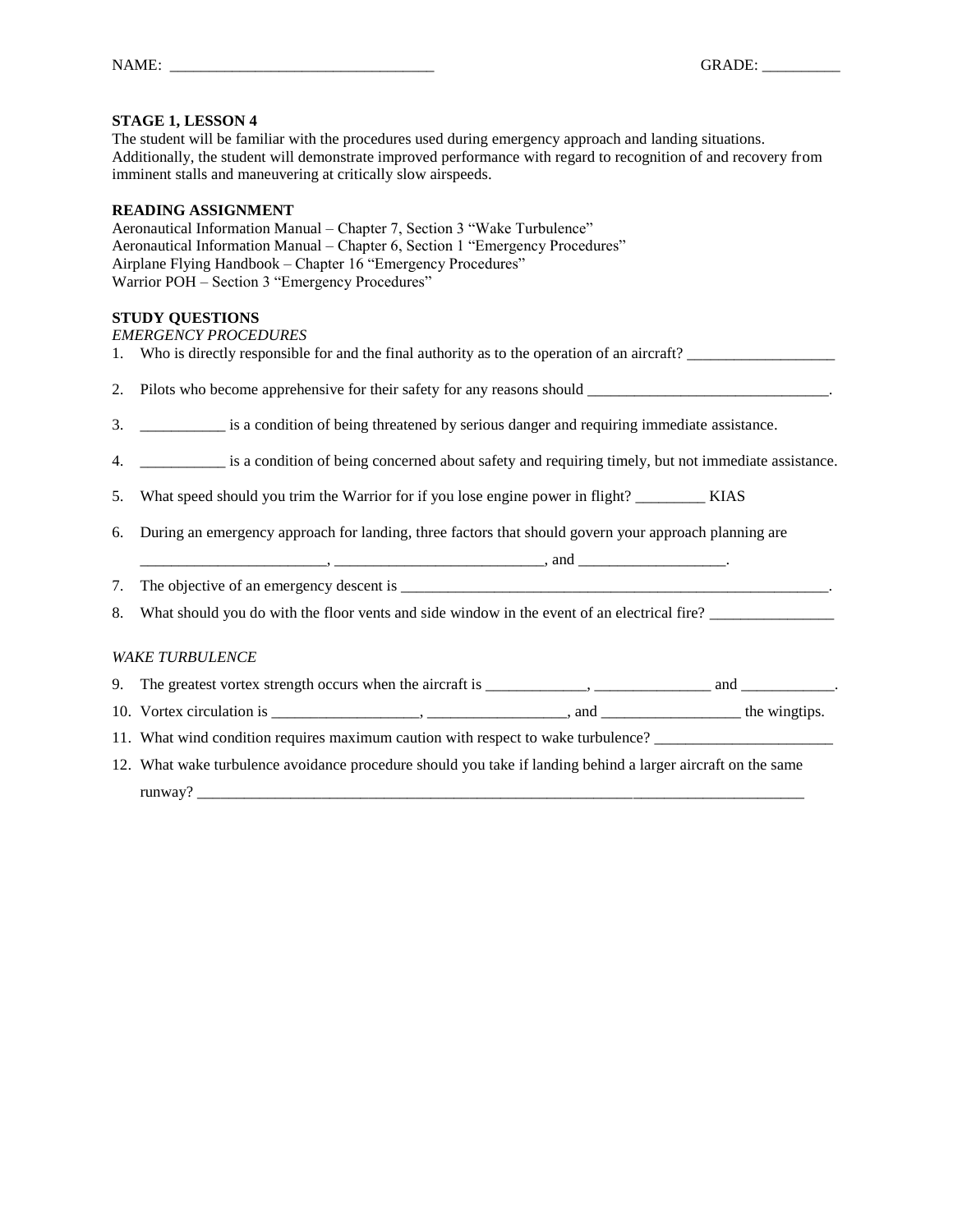The student will display the ability to maintain a specific ground track, using coordinated control inputs. Additionally, the student will maintain altitude within +/- 225 feet and headings within +/- 15 degrees during straight and level flight. Finally, the student will demonstrate the ability to recognize and recover from full stalls.

#### **READING ASSIGNMENT**

Warrior POH – Section 5 "Performance" Airplane Flying Handbook – Chapter 6 "Ground Reference Maneuvers" Airplane Flying Handbook – Chapter 8 "Approaches and Landings" (Normal Approach/Landings) 14 CFR 91.119 "Minimum Safe Altitudes"

# **STUDY QUESTIONS**

|    | 1. Except when necessary for takeoff or landing, no person may operate an aircraft over a congested area below an         |  |  |  |  |  |  |
|----|---------------------------------------------------------------------------------------------------------------------------|--|--|--|--|--|--|
|    | altitude of <u>example a</u> feet above the highest obstacle within a horizontal radius of <u>example and</u> feet of the |  |  |  |  |  |  |
|    | aircraft.                                                                                                                 |  |  |  |  |  |  |
| 2. |                                                                                                                           |  |  |  |  |  |  |
|    |                                                                                                                           |  |  |  |  |  |  |
| 3. | No person may operate below an altitude of __________________ above the surface in other than congested areas.            |  |  |  |  |  |  |
|    | <b>AIRCRAFT PERFORMANCE</b>                                                                                               |  |  |  |  |  |  |
| 4. | What four factors does the "0° Flap Takeoff Performance" chart in your POH use to determine takeoff distance?             |  |  |  |  |  |  |
|    |                                                                                                                           |  |  |  |  |  |  |
| 5. | How does a tailwind affect your landing distance? _______________________________                                         |  |  |  |  |  |  |
| 6. | What associated conditions is the "0° Flap Takeoff Performance" chart valid for?                                          |  |  |  |  |  |  |
|    |                                                                                                                           |  |  |  |  |  |  |
| 7. |                                                                                                                           |  |  |  |  |  |  |
| 8. |                                                                                                                           |  |  |  |  |  |  |
|    | <b>MANEUVERS</b>                                                                                                          |  |  |  |  |  |  |
| 9. |                                                                                                                           |  |  |  |  |  |  |
|    |                                                                                                                           |  |  |  |  |  |  |
|    | 11. How can you recognize wind drift in a rectangular course/traffic pattern and what should you do to compensate         |  |  |  |  |  |  |
|    |                                                                                                                           |  |  |  |  |  |  |
|    | 12. During S-Turns, the bank must be steepest during the turn on the side of the road because the                         |  |  |  |  |  |  |
|    | groundspeed is $\frac{1}{2}$                                                                                              |  |  |  |  |  |  |
|    | 13. The purpose of Turns Around A Point is to fly a circle of constant ___________ around a specified point to            |  |  |  |  |  |  |
|    | teach correction for ______________________.                                                                              |  |  |  |  |  |  |
|    | 14. A normal approach and landing is one in which the airplane is headed into the ___________, there are no               |  |  |  |  |  |  |
|    | along the final approach path, and the landing surface is ________ and                                                    |  |  |  |  |  |  |
|    | of sufficient ______________ to bring the airplane to a complete stop.                                                    |  |  |  |  |  |  |
|    | **For this and all subsequent flights, compute take off and landing performance portion of                                |  |  |  |  |  |  |

**your Weight/Balance form prior to the beginning of the lesson\*\***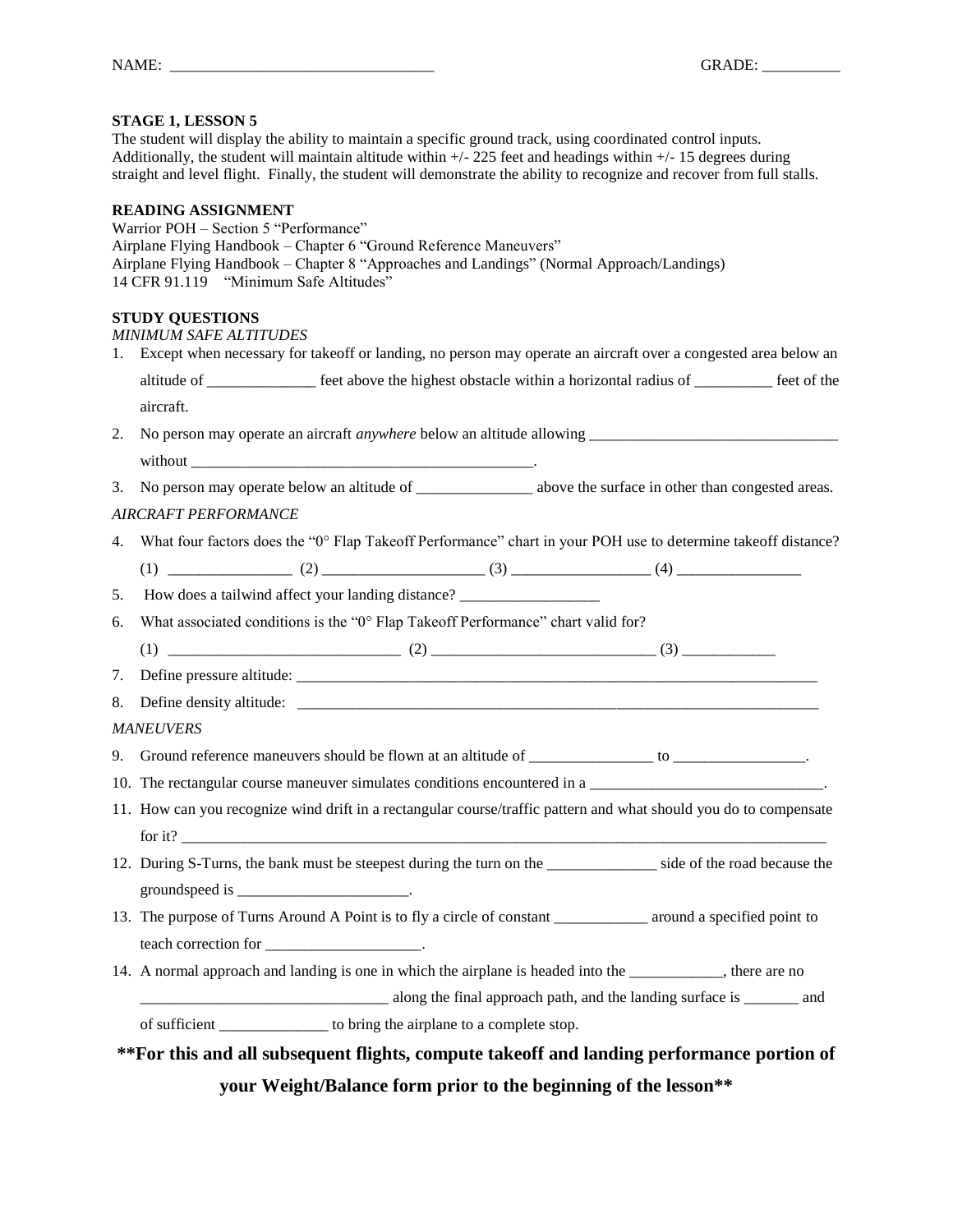The student will be able to fly specific ground tracks while maintaining altitude within  $+/-200$  feet. The student will demonstrate an understanding of how the slip is used to perform crosswind landings.

#### **READING ASSIGNMENT**

Aeronautical Information Manual – Chapter 4, Section 2 "Radio Communications Phraseology/Techniques" Aeronautical Information Manual – Chapter 4, Section 4-3-13 "Traffic Control Light Signals" Airplane Flying Handbook – Chapter 8, "Approaches and Landings" (Intentional Slips, Go-Arounds) Warrior POH – Section 6 "Weight and Balance"

# **STUDY QUESTIONS**

1. When might a pilot need to execute a Go-Around and what are the procedures for this maneuver?

\_\_\_\_\_\_\_\_\_\_\_\_\_\_\_\_\_\_\_\_\_\_\_\_\_\_\_\_\_\_\_\_\_\_\_\_\_\_\_\_\_\_\_\_\_\_\_\_\_\_\_\_\_\_\_\_\_\_\_\_\_\_\_\_\_\_\_\_\_\_\_\_\_\_\_\_\_\_\_

| 2. | If you notice you are high on approach, you could use a forward slip to landing in order to dissipate<br><u>_______________</u> without gaining ___________________. |                                            |                                                                                                                    |  |  |  |  |  |
|----|----------------------------------------------------------------------------------------------------------------------------------------------------------------------|--------------------------------------------|--------------------------------------------------------------------------------------------------------------------|--|--|--|--|--|
| 3. | inoperative.                                                                                                                                                         |                                            | List the steps to take if you are in the OU practice area and have reason to believe your radio transmitter may be |  |  |  |  |  |
|    |                                                                                                                                                                      |                                            |                                                                                                                    |  |  |  |  |  |
|    |                                                                                                                                                                      |                                            |                                                                                                                    |  |  |  |  |  |
|    |                                                                                                                                                                      |                                            |                                                                                                                    |  |  |  |  |  |
|    |                                                                                                                                                                      |                                            |                                                                                                                    |  |  |  |  |  |
|    |                                                                                                                                                                      |                                            |                                                                                                                    |  |  |  |  |  |
| 4. |                                                                                                                                                                      | Match each light gun signal to its meaning |                                                                                                                    |  |  |  |  |  |
|    |                                                                                                                                                                      | <b>Steady Green</b>                        | A. (In flight) Airport Unsafe - Do not land                                                                        |  |  |  |  |  |
|    |                                                                                                                                                                      | <b>Flashing Green</b>                      | B. (In flight) Give way to other aircraft and continue circling                                                    |  |  |  |  |  |
|    |                                                                                                                                                                      | <b>Steady Red</b>                          | C. (On ground) Return to starting point on airport                                                                 |  |  |  |  |  |
|    |                                                                                                                                                                      | Flashing Red                               | D. Exercise extreme caution                                                                                        |  |  |  |  |  |
|    |                                                                                                                                                                      | Flashing White                             | E. (On ground) Cleared for takeoff / (In flight) Cleared to land                                                   |  |  |  |  |  |
|    |                                                                                                                                                                      | Alternating Red and Green                  | F. (On ground) Cleared to taxi / (In air) Return for landing                                                       |  |  |  |  |  |
| 5. |                                                                                                                                                                      |                                            |                                                                                                                    |  |  |  |  |  |

6. How much fuel do we allow for engine start, taxi and run up? \_\_\_\_\_\_ lbs

# **For this and all subsequent flights, compute the weight and center of gravity of the aircraft prior to the beginning of the lesson.**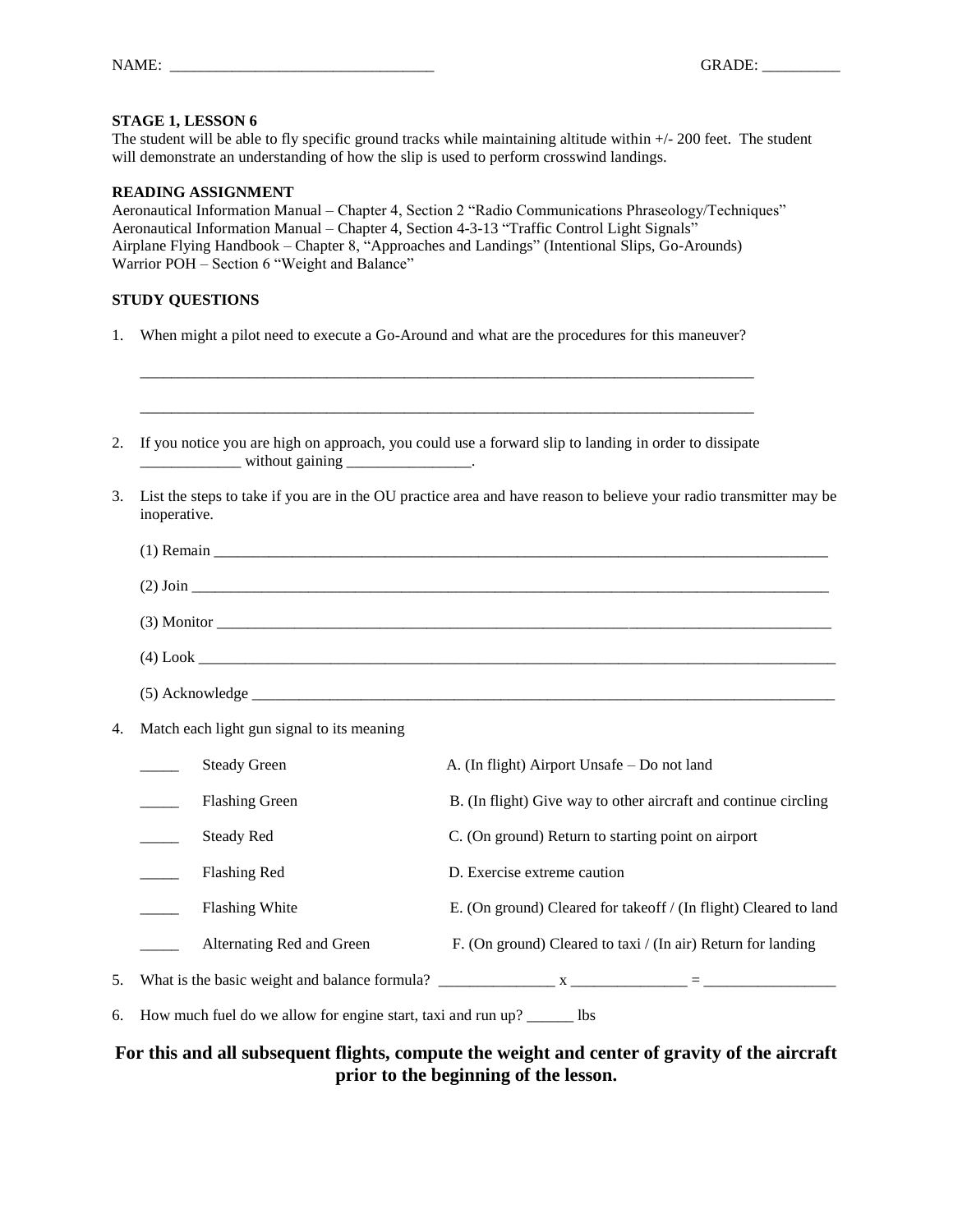The student should demonstrate increased skill and instrument scan and interpretation during instrument flight. Takeoffs, landings, and go-arounds should be performed without instructor assistance.

#### **READING ASSIGNMENT**

Airplane Flying Handbook – Chapter 3 "Basic Flight Maneuvers" Airplane Flying Handbook – Chapter 16, "Emergency Procedures" Aeronautical Information Manual – Chapter 8 "Medical Facts for Pilots"

1. What are the four fundamental basic flight maneuvers?

|    | $(1)$ (1) (1) (2) (3) (3) (4) (4) (4)                                                                |  |  |
|----|------------------------------------------------------------------------------------------------------|--|--|
|    | The first steps necessary for surviving an encounter with IMC by a VFR pilot are:                    |  |  |
|    |                                                                                                      |  |  |
|    |                                                                                                      |  |  |
|    |                                                                                                      |  |  |
|    |                                                                                                      |  |  |
|    |                                                                                                      |  |  |
|    | The only way to maintain airplane control while in inadvertent instrument conditions is to _________ |  |  |
| 6. | What does the acronym IMSAFE stand for?                                                              |  |  |
|    | $I$ $M$ $S$ $A$ $F$ $F$ $E$ $E$                                                                      |  |  |
| 7. | What are "the leans"?                                                                                |  |  |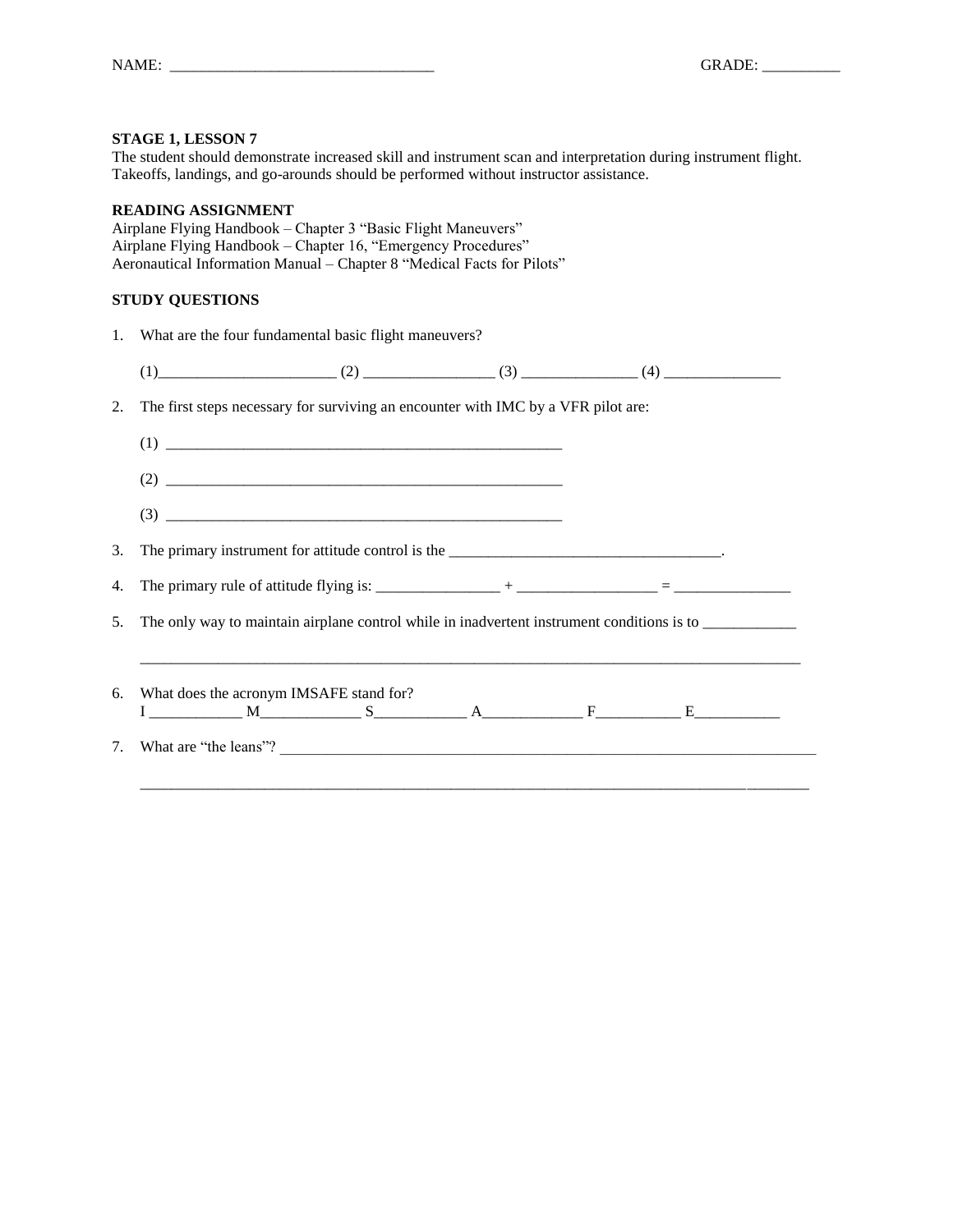The student will display the ability to solo the training airplane safely in the local area. At no time will the safety of the flight be in question.

# **READING ASSIGNMENT**

Aeronautical Information Manual – Chapter 3 "Airspace" 14 CFR 91.159 "VFR cruising altitude or flight level" Airplane Flying Handbook – Chapter 7 "Airport Traffic Patterns"

| 1. | What class of airspace surrounds Max Westheimer Airport? ________________________                              |
|----|----------------------------------------------------------------------------------------------------------------|
| 2. |                                                                                                                |
| 3. | What equipment must you have in order to operate in this class of airspace?                                    |
| 4. | How is this airspace depicted on your sectional chart? __________________________                              |
| 5. |                                                                                                                |
| 6. | If you call tower and they respond, "Crimson 1 standby" – may you enter the airspace? ________                 |
| 7. | If they respond, "Aircraft calling Westheimer Tower, standby" – may you enter the airspace?                    |
| 8. | What class of airspace are you in if you are at 3,500 MSL in the practice area?                                |
| 9. | How far from clouds must you remain in this class of airspace if you are below 10,000 MSL?                     |
|    |                                                                                                                |
|    | <u>__________________</u> below                                                                                |
|    | <b>Example 2</b> aterally                                                                                      |
|    | 10. What class of airspace surrounds Will Rogers Airport? _______________________                              |
|    | 11. How is this class of airspace depicted on the sectional chart?                                             |
|    | 12. What equipment must you have in order to operate in this class of airspace?                                |
|    |                                                                                                                |
|    | 13. What must you establish with ATC prior to entering this class of airspace? _______________________________ |
|    |                                                                                                                |
|    | 15. When approaching an airport, the traffic pattern should be entered at _______ to the midfield downwind.    |
|    |                                                                                                                |
|    | 17. Unless indicated otherwise, the standard traffic pattern is a<br>-hand pattern.                            |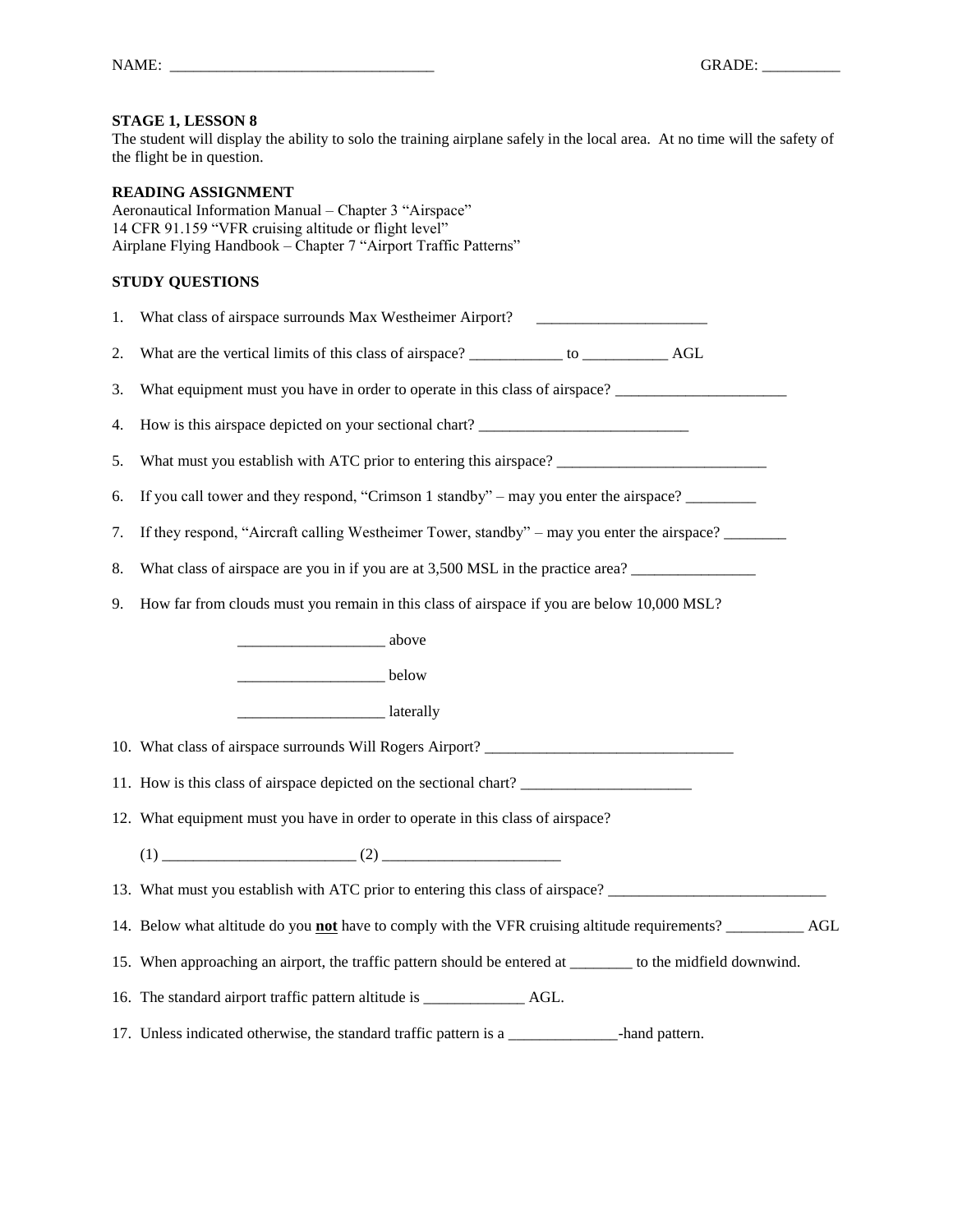The student should score at least 70% on the end of stage quiz. In addition, the instructor is responsible for reviewing those questions missed

No specific reading or homework assigned. Student is responsible for all the preceding material.

#### **STAGE 1, LESSON 10**

This lesson is complete when the student successfully passes the pre-solo written exam and accomplishes a supervised solo as directed by the instructor. The student will adhere to established traffic pattern procedures and demonstrate that solo flight in the traffic pattern can be accomplished safely.

The instructor should assign readings and homework as required to overcome any deficiencies indicated by the presolo quiz.

#### **STAGE 1, LESSON 11**

This lesson and Stage I are complete when the student can competently perform preflight duties and all other procedures necessary for the safe conduct of a solo flight in the local training area. Altitude will be maintained within 150 feet, headings within 15 degrees and airspeed within 5 knots.

No specific reading or homework assigned. Student is responsible for all preceding material.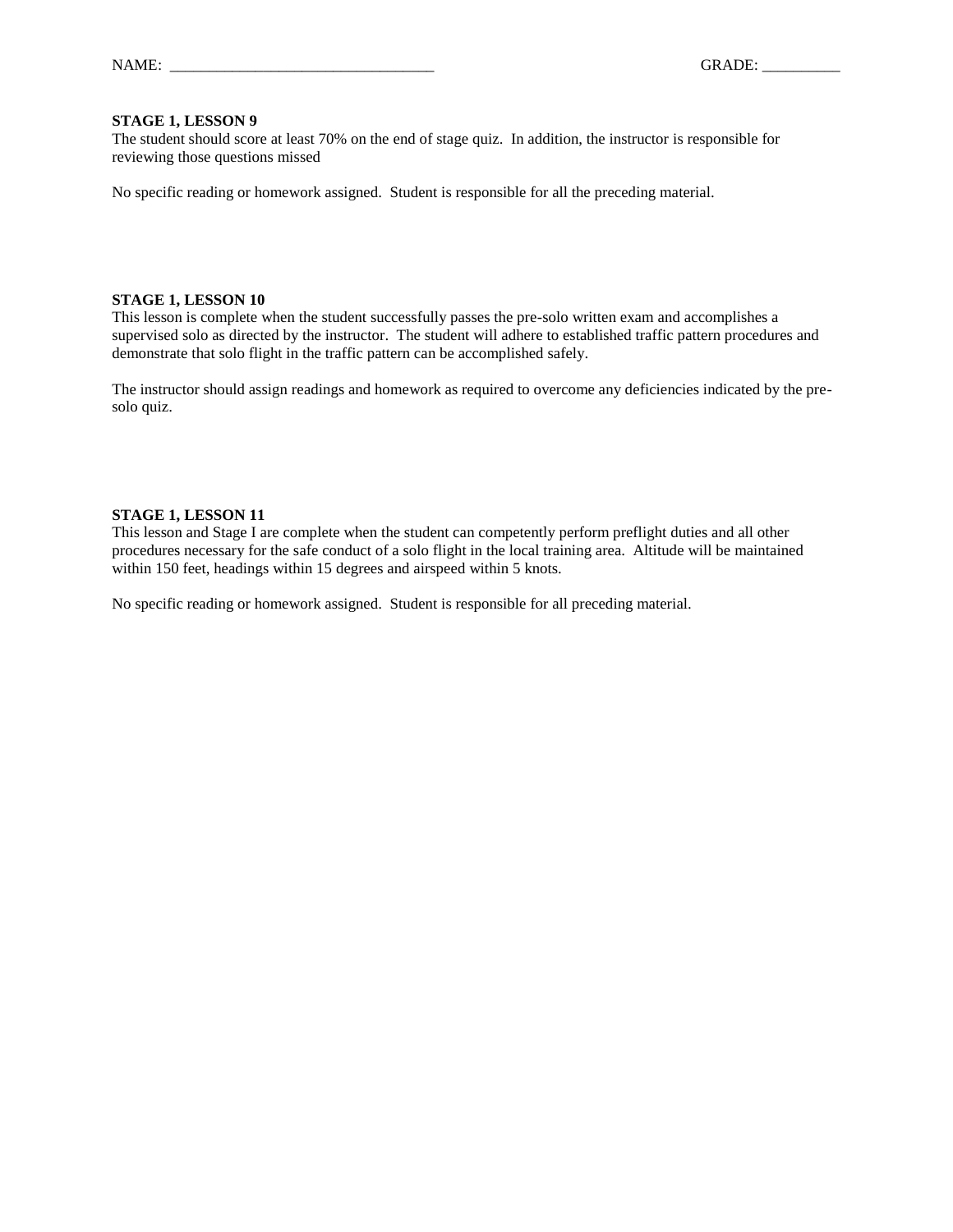This lesson is complete when the student successfully accomplishes a supervised solo as directed by the instructor. The student will adhere to established traffic pattern procedures and demonstrate that solo flight in the traffic pattern can be accomplished safely.

#### **READING ASSIGNMENT**

Aeronautical Information Manual – "Pilot/Controller Glossary" Airplane Flying Handbook – Chapter 5 "Takeoff and Departure Climbs" (Crosswind Takeoff) Airplane Flying Handbook – Chapter 8 "Approaches and Landings" (Crosswind Approach and Landing)

# **STUDY QUESTIONS**

1. What is meant by the following ATC instructions?

Hold Short: \_\_\_\_\_\_\_\_\_\_\_\_\_\_\_\_\_\_\_\_\_\_\_\_\_\_\_\_\_\_\_\_\_\_\_\_\_\_\_\_\_\_\_\_\_\_\_\_\_\_\_\_\_\_\_\_\_\_\_\_\_\_\_\_\_\_\_\_\_\_\_\_\_\_\_\_\_\_\_ Line up and wait: \_\_\_\_\_\_\_\_\_\_\_\_\_\_\_\_\_\_\_\_\_\_\_\_\_\_\_\_\_\_\_\_\_\_\_\_\_\_\_\_\_\_\_\_\_\_\_\_\_\_\_\_\_\_\_\_\_\_\_\_\_\_\_\_\_\_\_\_\_\_\_\_\_\_

Cleared for takeoff:

Can you acknowledge these instructions by simply saying "Roger?"

- 2. What are the two usual methods of performing a crosswind approach and landing?
	- $(1)$
	- (2) \_\_\_\_\_\_\_\_\_\_\_\_\_\_\_\_\_\_\_\_\_\_\_\_\_\_\_\_\_\_\_\_
- 3. During a crosswind approach, drift is controlled through the use of \_\_\_\_\_\_\_\_\_\_\_\_\_\_\_ and the heading is controlled through use of \_\_\_\_\_\_\_\_\_\_\_\_\_\_\_\_\_\_\_\_\_\_\_.
- 4. During a crosswind landing, the \_\_\_\_\_\_\_\_\_\_\_\_\_\_\_\_\_\_\_\_\_ main wheel should be the first to touchdown.
- 5. What is the maximum demonstrated crosswind component for the Warrior? knots
- 6. After landing in a crosswind, aileron inputs should steadily as the airplane decelerates.
- 7. You are departing Runway 35 and AWOS is reporting the wind is blowing from 050 at 25 knots. Use the crosswind component chart on your E6B or any other source to determine the following:
	- Headwind component: \_\_\_\_\_\_\_\_\_\_\_\_\_\_\_
	- Crosswind component:
- 8. During a crosswind takeoff, aileron inputs should gradually \_\_\_\_\_\_\_\_\_\_\_\_\_\_\_\_ as the airplane accelerates.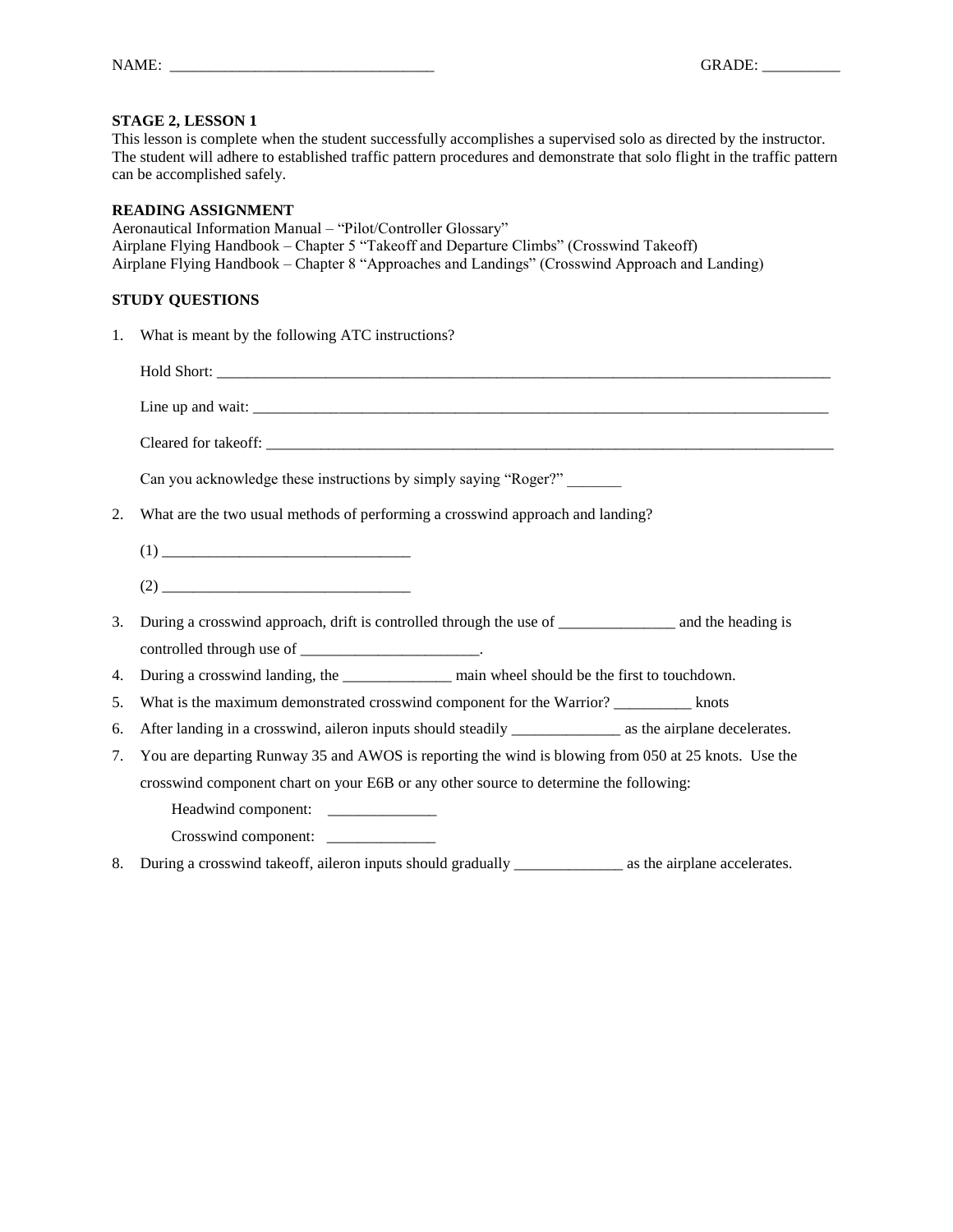The student will be able to explain what runway conditions necessitate the use of soft-field and short-field takeoff and landing techniques. Additionally, the student will be able to demonstrate the correct procedure to be used under these conditions, although proficiency will not be at the private pilot level.

#### **READING ASSIGNMENT**

Airplane Flying Handbook – Chapter 5 "Takeoffs and Departure Climbs" (Ground Effect, Short-Field, Soft-Field) Airplane Flying Handbook – Chapter 8 "Approaches and Landings" (Ground Effect, Short-Field, Soft-Field, Faulty) OU Supplementary Aviation Packet – Section 5 "Takeoffs" OU Supplementary Aviation Packet – Section 6 "Landings"

#### **STUDY QUESTIONS**

1. The goal of a soft-field takeoff is to transfer \_\_\_\_\_\_\_\_\_\_\_\_\_\_\_\_\_\_\_\_\_\_\_\_\_\_\_\_\_\_\_\_\_\_\_\_\_ as rapidly as possible as the takeoff roll proceeds.

2. What is different between the soft-field and short-field takeoff when taxiing onto the runway?

\_\_\_\_\_\_\_\_\_\_\_\_\_\_\_\_\_\_\_\_\_\_\_\_\_\_\_\_\_\_\_\_\_\_\_\_\_\_\_\_\_\_\_\_\_\_\_\_\_\_\_\_\_\_\_\_\_\_\_\_\_\_\_\_\_\_\_\_\_\_\_\_\_\_\_\_\_\_\_\_\_\_\_

3. During a soft-field takeoff, why do we want the airplane to accelerate in ground effect before resuming our climb?

 \_\_\_\_\_\_\_\_\_\_\_\_\_\_\_\_\_\_\_\_\_\_\_\_\_\_\_\_\_\_\_\_\_\_\_\_\_\_\_\_\_\_\_\_\_\_\_\_\_\_\_\_\_\_\_\_\_\_\_\_\_\_\_\_\_\_\_\_\_\_\_\_\_\_\_\_\_\_\_\_\_\_\_\_\_\_\_\_\_ \_\_\_\_\_\_\_\_\_\_\_\_\_\_\_\_\_\_\_\_\_\_\_\_\_\_\_\_\_\_\_\_\_\_\_\_\_\_\_\_\_\_\_\_\_\_\_\_\_\_\_\_\_\_\_\_\_\_\_\_\_\_\_\_\_\_\_\_\_\_\_\_\_\_\_\_\_\_\_\_\_\_\_\_\_\_\_\_\_

4. What is the proper technique to follow after touchdown during a soft-field landing? \_\_\_\_\_\_\_\_\_\_\_\_\_\_\_\_\_\_\_

5. What is the proper technique to follow after touchdown during a short-field landing? \_\_\_\_\_\_\_\_\_\_\_\_\_\_\_\_\_\_\_\_\_\_

 $\overline{\phantom{a}}$  ,  $\overline{\phantom{a}}$  ,  $\overline{\phantom{a}}$  ,  $\overline{\phantom{a}}$  ,  $\overline{\phantom{a}}$  ,  $\overline{\phantom{a}}$  ,  $\overline{\phantom{a}}$  ,  $\overline{\phantom{a}}$  ,  $\overline{\phantom{a}}$  ,  $\overline{\phantom{a}}$  ,  $\overline{\phantom{a}}$  ,  $\overline{\phantom{a}}$  ,  $\overline{\phantom{a}}$  ,  $\overline{\phantom{a}}$  ,  $\overline{\phantom{a}}$  ,  $\overline{\phantom{a}}$ 

\_\_\_\_\_\_\_\_\_\_\_\_\_\_\_\_\_\_\_\_\_\_\_\_\_\_\_\_\_\_\_\_\_\_\_\_\_\_\_\_\_\_\_\_\_\_\_\_\_\_\_\_\_\_\_\_\_\_\_\_\_\_\_\_\_\_\_\_\_\_\_\_\_\_\_\_\_\_\_\_\_\_\_\_\_\_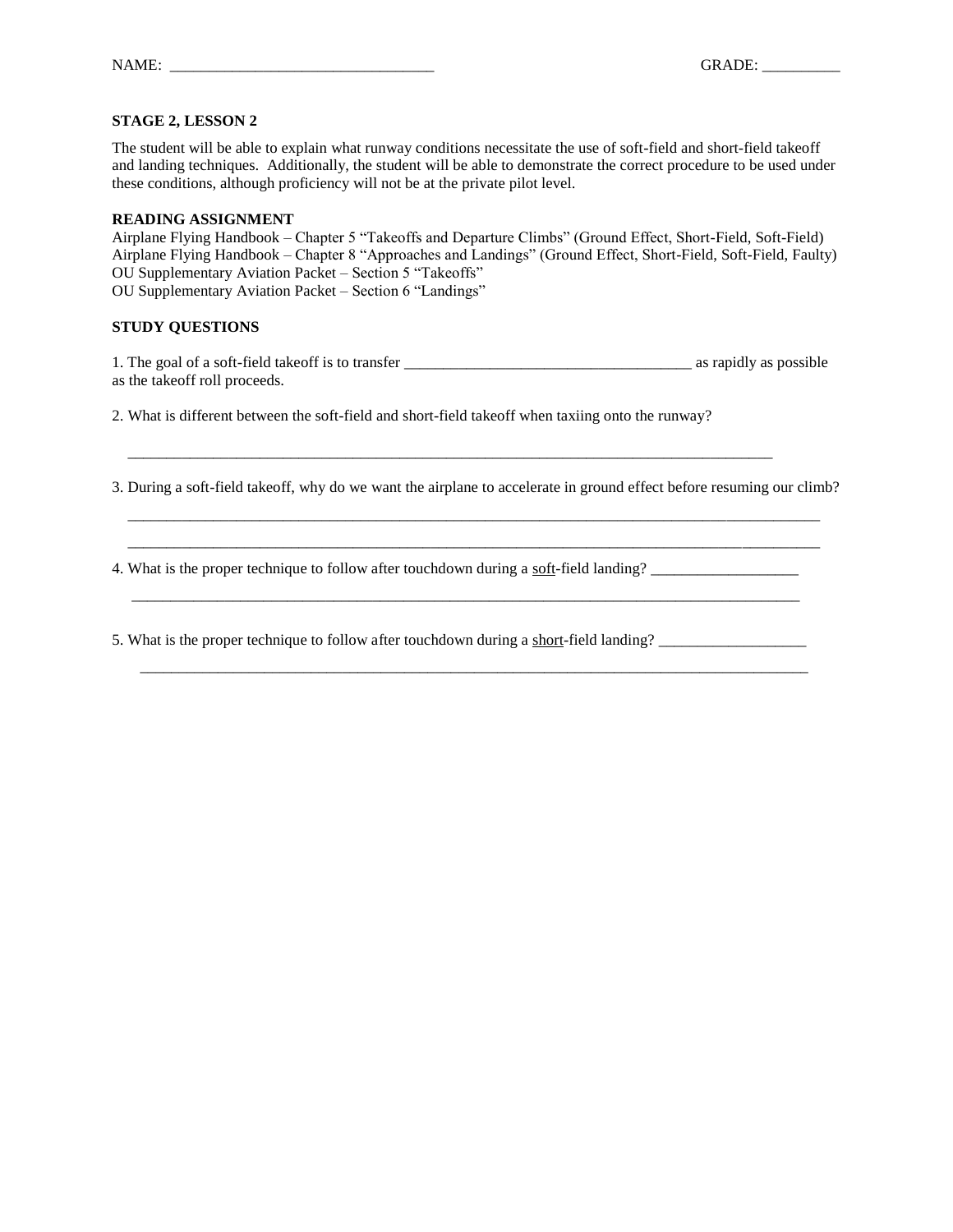This lesson is complete when the student has conducted the assigned solo flight. During the lesson, the student should attempt to gain proficiency in each of the above listed maneuvers.

#### **READING ASSIGNMENT**

Jeppesen Private Pilot Textbook – Chapter 8C "Flight Computers" Jeppesen Private Pilot Textbook – Chapter 9A "Pilotage and Dead Reckoning"

### **STUDY QUESTIONS**

Match the term with its definition

| True Course             | A. Direction the longitudinal axis (nose) points with respect to magnetic north                |
|-------------------------|------------------------------------------------------------------------------------------------|
| <b>Magnetic Course</b>  | B. Speed of an aircraft in relation to the ground over which it is flying                      |
| True Airspeed           | C. Navigation based on calculations of time, speed, distance and direction                     |
| <b>Magnetic North</b>   | D. Direction the longitudinal axis (nose) points with respect to true north                    |
| Ground Speed            | E. Direction the north end of a compass will point in response to the earths<br>magnetic field |
| Variation               | F. Intended or desired direction of flight as measured on a chart                              |
| Deviation               | G. Correction applied to your heading in order to track the desired course                     |
| True Heading            | H. Navigation based on use of outside visual landmarks                                         |
| <b>Magnetic Heading</b> | I. True course corrected for magnetic variation                                                |
| Wind Correction Angle   | J. Compass error caused by magnetic interference from aircraft instruments                     |
| Pilotage                | K. Speed at which an aircraft is moving relative to the air mass in which it is flying         |
| Dead Reckoning          | L. Angular difference between true north and magnetic north                                    |

Use your E6B to solve the following questions

Fuel burn rate: 9.0 Gallons per hour Flight time: 30 minutes Total fuel burn: \_\_\_\_\_\_\_\_\_\_\_\_\_\_\_ gallons

Fuel burn rate: 10.5 Gallons per hour Flight time: 1 hour, 20 minutes Total fuel burn: \_\_\_\_\_\_\_\_\_\_\_\_\_\_\_\_\_\_\_ gallons

Groundspeed: 90 knots Time elapsed: 20 minutes Distance traveled: \_\_\_\_\_\_\_\_\_\_\_\_\_\_\_\_\_ NM

Groundspeed: 110 knots Time elapsed: 12 minutes Distance traveled: \_\_\_\_\_\_\_\_\_\_\_\_\_ NM

Wind direction: 050 @ 25 knots True course: 360° True Airspeed: 100 KTAS Groundspeed: \_\_\_\_\_\_\_\_\_\_\_\_\_\_\_\_\_\_\_\_ knots Wind Correction Angle: \_\_\_\_\_\_\_ left/right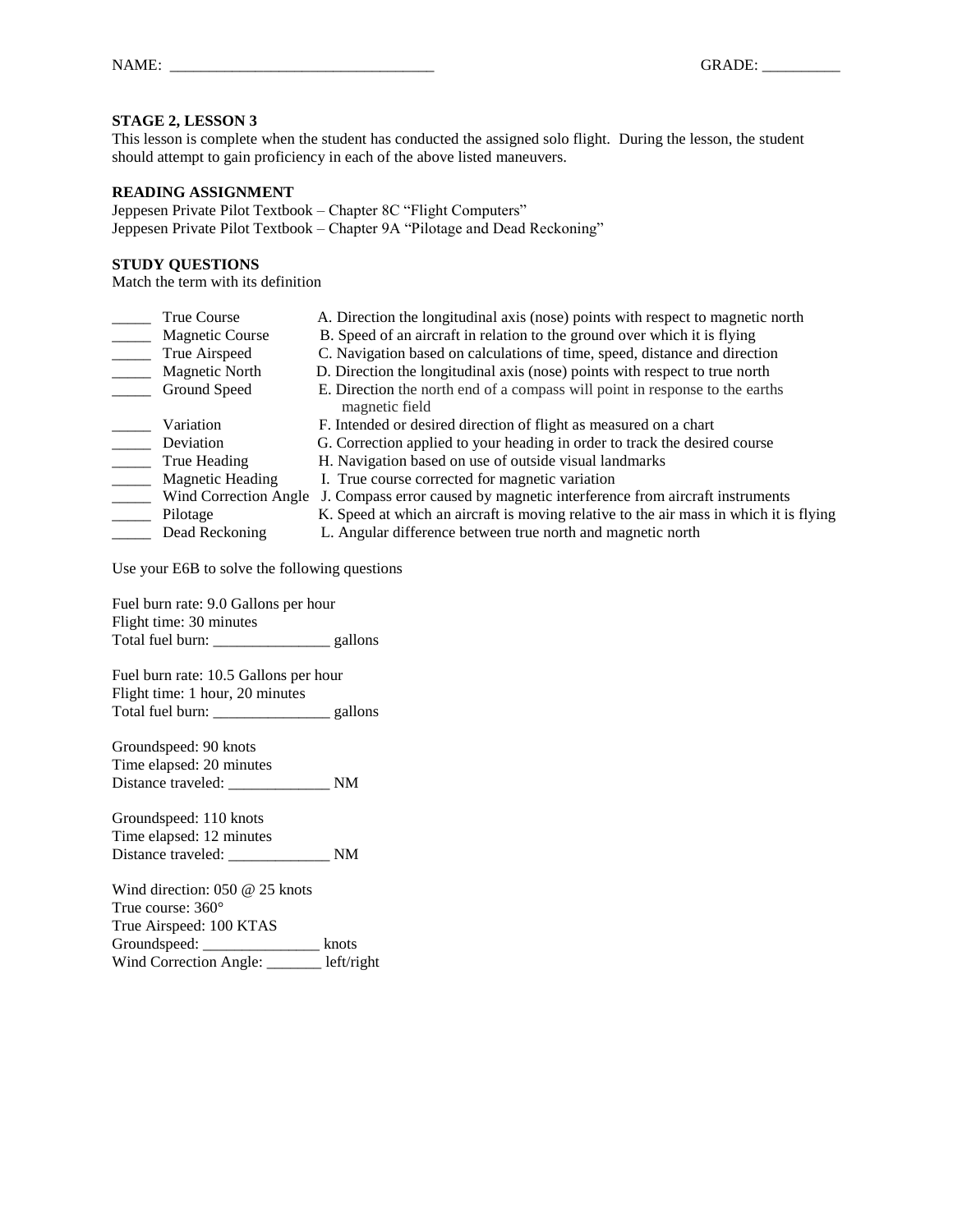This lesson is complete when the student has conducted the assigned solo flight. During the lesson, the student should attempt to gain proficiency in each of the above listed maneuvers.

#### **READING ASSIGNMENT**

\_\_\_\_\_\_\_\_\_\_\_\_\_\_\_\_\_\_\_\_\_

Warrior POH – Section 5 "Performance" Aeronautical Information Manual – Chapter 7, Section 1-4 "Preflight Weather Briefing" Aeronautical Information Manual – Chapter 7, Section 1-5 "Enroute Flight Advisory Service"

# **STUDY QUESTIONS**

1. What is the primary source for obtaining preflight briefings?

- 2. What are the three basic types of preflight weather briefings? \_\_\_\_\_\_\_\_\_\_\_\_\_\_\_, \_\_\_\_\_\_\_\_\_\_\_\_, \_\_\_\_\_\_\_\_\_\_
- 3. If you were departing for a flight in 1 hour, what kind of briefing would you request?
- 4. If you were departing tomorrow morning, what kind of a briefing would you request? \_\_\_\_\_\_\_\_\_\_\_\_\_\_\_\_\_\_\_\_
- 5. During your cross country flight, who would you contact for in-flight weather advisories? \_\_\_\_\_\_\_\_\_\_\_\_\_\_\_\_\_
- 6. What frequency would you use to contact them?
- 7. If you were flying in Crimson 1 near the Sayre VOR within the boundaries of Ft. Worth Center airspace, how would you contact Flight Watch? "\_\_\_\_\_\_\_\_\_\_\_\_\_\_\_\_\_\_\_\_\_\_\_\_\_\_\_\_\_\_\_\_\_\_\_\_\_\_\_\_\_\_\_\_\_\_\_\_\_\_\_\_\_\_\_\_\_\_\_\_"
- 8. Refer to Section 5.5 "Flight Planning Example" and the "Time, Fuel and Distance to Climb" chart in your POH.

Cruise pressure altitude: 6,000 Cruise Air Temperature: 5° C Airport pressure altitude: 1000 Airport elevation temperature: 25° C Provide the time, fuel and distance to climb from the airport to cruise altitude: TIME \_\_\_\_\_\_\_\_\_\_\_\_\_ minutes FUEL gallons DISTANCE \_\_\_\_\_\_\_\_\_\_ NM

9. What wind speed is the distance derived from this chart based on?

10. How would the distance to reach top of climb be affected if you encountered a strong headwind during climb?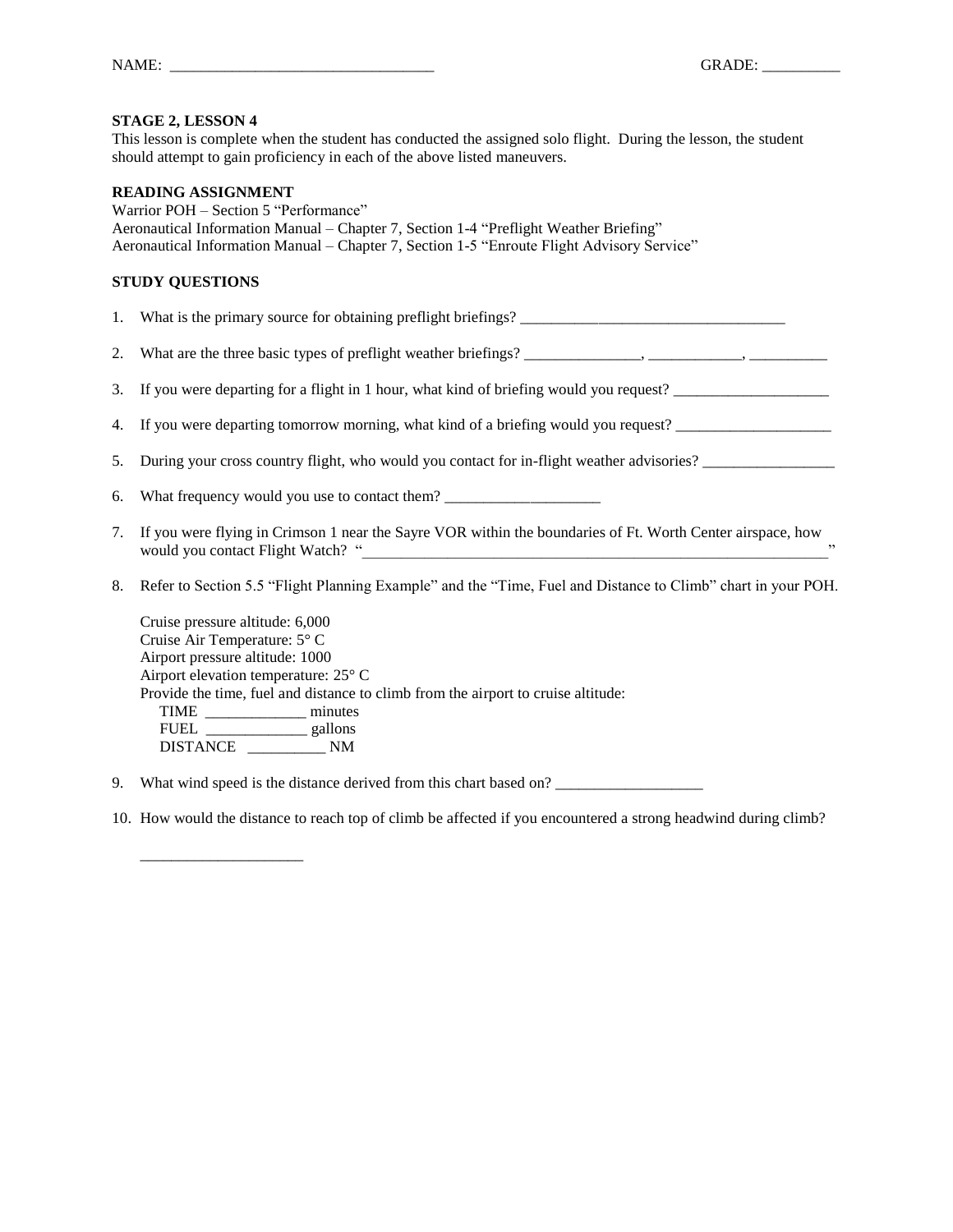| NAME: |  |  |  |
|-------|--|--|--|
|       |  |  |  |

The student will demonstrate proficiency in VOR navigation. This includes VOR orientation, tracking, and course interception. The student should also have adequate knowledge in all areas of the pre-flight discussion.

#### **READING ASSIGNMENT**

Jeppesen Private Pilot Textbook – Chapter 9B "VOR Navigation" Aeronautical Information Manual – Chapter 1, Section 1-1-1 through 1-1-8

| 1. | List the three classes of VORs and their respective service volumes.<br><b>ALTITUDE</b><br><b>CLASS</b><br><b>RANGE</b>                                                                                                                                         |  |  |  |  |  |
|----|-----------------------------------------------------------------------------------------------------------------------------------------------------------------------------------------------------------------------------------------------------------------|--|--|--|--|--|
|    |                                                                                                                                                                                                                                                                 |  |  |  |  |  |
|    | <u> 1980 - John Barbara (</u>                                                                                                                                                                                                                                   |  |  |  |  |  |
|    |                                                                                                                                                                                                                                                                 |  |  |  |  |  |
| 2. |                                                                                                                                                                                                                                                                 |  |  |  |  |  |
| 3. |                                                                                                                                                                                                                                                                 |  |  |  |  |  |
| 4. | Why is it important to not only tune, but also identify, a VOR before using it for navigation?                                                                                                                                                                  |  |  |  |  |  |
| 5. | Will the indications of a VOR receiver change depending on your heading?                                                                                                                                                                                        |  |  |  |  |  |
| 6. | You are lost and decide to tune and identify a VOR that just so happens to be located on a nearby airport. You<br>rotate the OBS and the CDI needle centers when the course index is pointing at "15" on your VOR receiver<br>with the "FROM" flag highlighted. |  |  |  |  |  |
|    | (A) What cardinal direction are you from this particular VOR?                                                                                                                                                                                                   |  |  |  |  |  |
|    | (B) If you wanted to fly directly to the VOR from your current position, what heading would you fly?                                                                                                                                                            |  |  |  |  |  |
|    | (C) If you left the course index pointing at "15" while you flew this heading, what situation would you be<br>experiencing?                                                                                                                                     |  |  |  |  |  |
|    |                                                                                                                                                                                                                                                                 |  |  |  |  |  |
|    | (E) If you were correct sensing, and the wind pushed you slightly east of your course, what direction would<br>the CDI needle move in this scenario (left or right)? ___________________________                                                                |  |  |  |  |  |
| 7. | You are flying on a heading of 060° and you are on the 270° radial from the Will Rogers VOR. Your instructor<br>asks you to intercept the 310° radial and fly it outbound (away from the VOR).                                                                  |  |  |  |  |  |

- (A) What would you rotate the OBS to?
- (B) Would you expect to see a "TO" or "FROM" flag when you selected this radial?
- (C) What direction would the CDI needle be deflected based on your present position (left or right)? \_\_\_\_\_\_\_\_
- (D) What heading would you turn to in order to intercept the  $310^{\circ}$  radial at a  $45^{\circ}$  angle?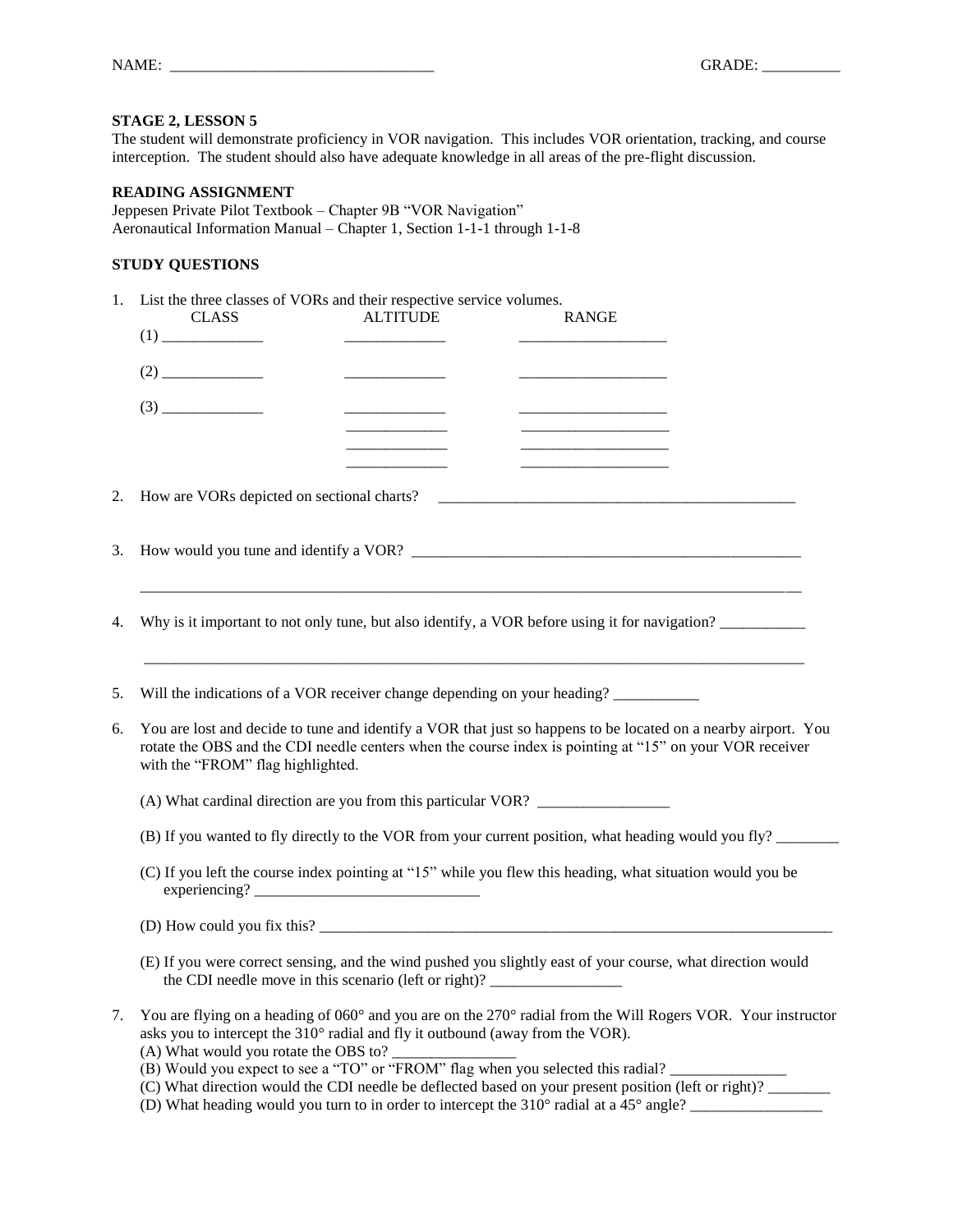The student will perform takeoffs and landings smoothly, while maintaining good directional control. All approaches will be stabilized, and airspeed will be within five knots of that desired. The student will also display the correct recovery techniques from unusual attitudes and should be able to initiate emergency climbs and descents by instrument reference using radio aids and radar services.

#### **READING ASSIGNMENT**

Aeronautical Information Manual – Chapter 1, Section 1-1-18 "Global Positioning System (GPS)"

# **STUDY QUESTIONS**

For this lesson, your homework will be to complete the 1 hour online AOPA course titled "VFR GPS Guide: Garmin 430/530".

Bring the completion certificate to your instructor at the beginning of this flight lesson.

URL: http://flash.aopa.org/asf/vfrgps/index.cfm?keycode=FX07CRS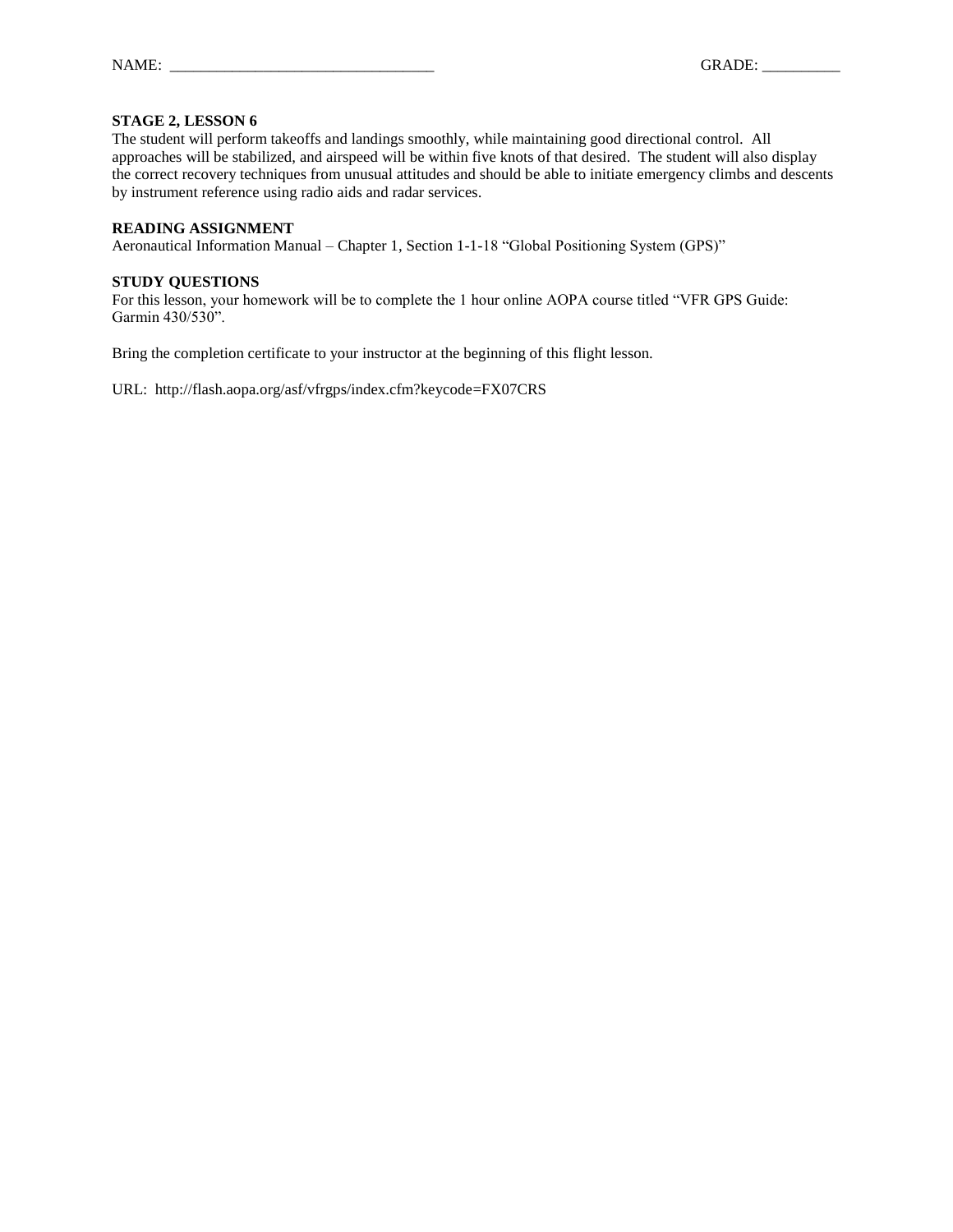The student will demonstrate the skill to perform cross-country flight. This includes accurate and complete preflight planning, weather analysis, use of FAA publications and charts, adherence to the preplanned flight and the use of pilotage and dead reckoning.

### **READING ASSIGNMENT**

14 CFR 91.151 "Fuel Requirements for Flight in VFR Conditions" 14 CFR 91.153 "VFR Flight Plan: Information required" 14 CFR 91.155 "Basic VFR Weather Minimums" 14 CFR 91.157 "Special VFR Weather Minimums" Aeronautical Information Manual – Chapter 5, Section 5-1-14 "Closing VFR/DVFR Flight Plans"

# **STUDY QUESTIONS**

This lesson is the first of two dual cross-country flights. Your homework assignment is to obtain a cross country route from your flight instructor and show up for this lesson on time with complete cross country flight plans for each leg of the flight.

Review "Section XII: Cross Country Flight Planning" in the OU Supplementary Information for Flight Students document on the OU Aviation website for additional assistance.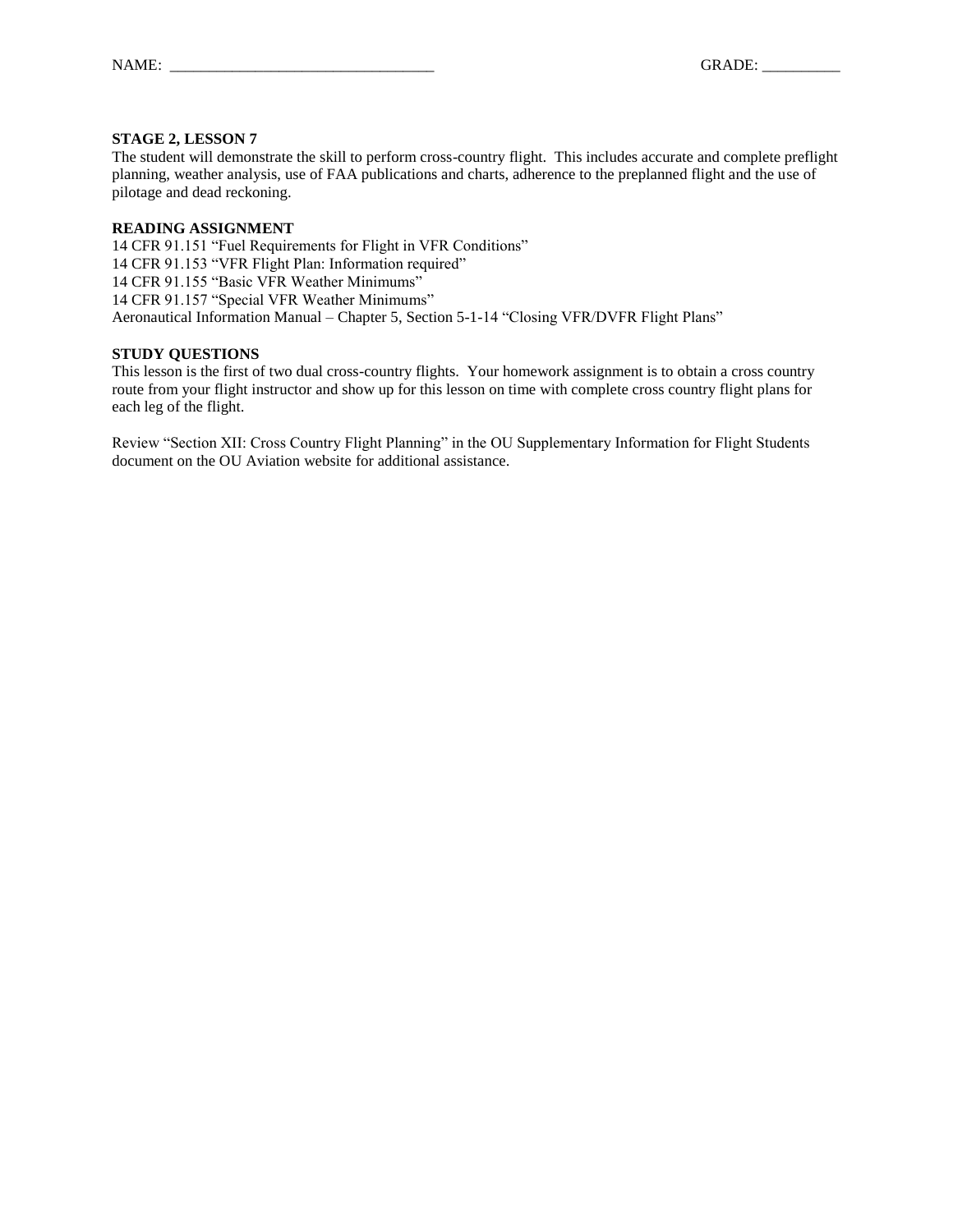The student will display an understanding of the importance of attitude control. Altitude should be controlled within +/- 150 feet during level turns, straight and level flight, and flight at minimum controllable airspeed. Night stall techniques will be demonstrated. Landing approaches should be stabilized using a constant airspeed and rate of descent to touchdown. Landings will be to a full stop (with each involving a flight in the traffic pattern at an airport.

#### **READING ASSIGNMENT**

Airplane Flying Handbook – Chapter 10 "Night Operations" 14 CFR 91.205, Paragraph (c) – Equipment Requirements, Visual Flight Rules (Night) Warrior POH – Section 2.19 "Kinds of Operations Equipment List"

# **STUDY QUESTIONS**

\_\_\_\_\_\_\_\_\_\_\_\_\_.

- 1. Two types of nerves located in the eye are the \_\_\_\_\_\_\_\_\_\_\_\_\_, located in the center of the retina, and the
- 2. The function of the is to detect color, details and far-away objects. The \_\_\_\_\_\_\_\_\_ function in shades of gray and assist in peripheral vision.
- 3. At night, should pilots use direct or off-center viewing during collision avoidance scanning?
- 4. Significant deterioration in night vision can occur at cabin pressure altitudes as low as \_\_\_\_\_\_\_\_\_\_\_\_\_ feet due to decreased oxygen content at this altitude.
- 5. Provide a short explanation of the following night illusions and what you can do to overcome them:

| 6. | List the equipment required to operate VFR at night:                                |
|----|-------------------------------------------------------------------------------------|
|    |                                                                                     |
|    |                                                                                     |
|    | $(3) \qquad \qquad \overbrace{\qquad \qquad }$                                      |
|    | $\qquad \qquad (4) \qquad \qquad \overbrace{\qquad \qquad }^{(4)} \qquad \qquad \\$ |
|    | $(5)$                                                                               |

(6) \_\_\_\_\_\_\_\_\_\_\_\_\_\_\_\_\_\_\_\_\_\_\_\_\_\_\_\_\_\_\_\_\_\_\_\_\_\_\_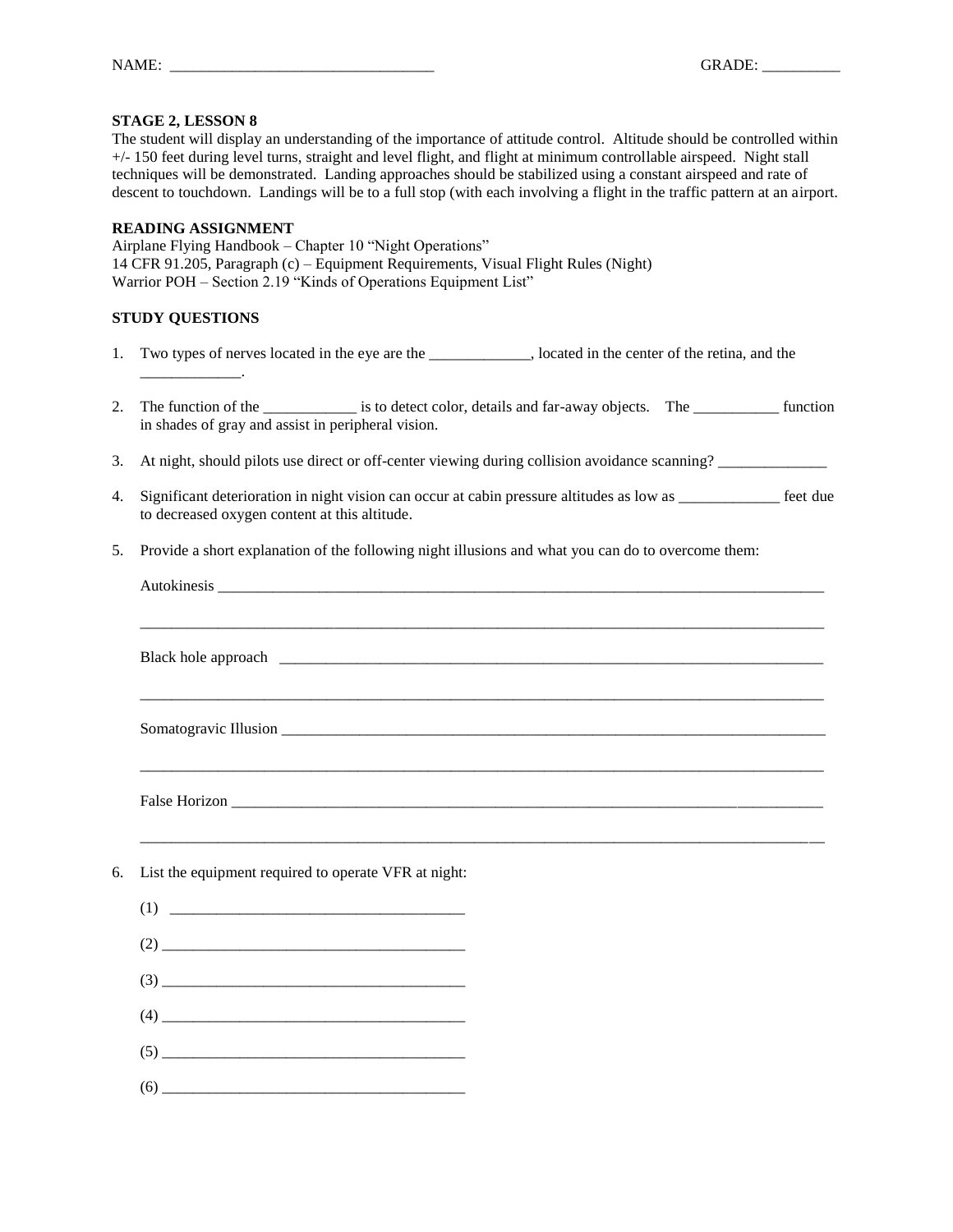The student will demonstrate the skill to perform cross country flights safely as the sole occupant of the airplane. This includes accurate and complete preflight planning, weather analysis, use of FAA publications and charts, adherence to the preplanned flight and use of pilotage, dead reckoning and radio navigation.

#### **READING ASSIGNMENT**

Airplane Flying Handbook – Chapter 10 "Night Operations" 14 CFR 61.57(b) 14 CFR 1.1 (*Night*) 14 CFR 91.209

#### **STUDY QUESTIONS**

- 1. At night, the first indication of flying into restricted visibility conditions is \_\_\_\_\_\_\_\_\_\_\_\_\_\_\_\_\_\_\_\_\_\_\_\_\_\_\_\_\_.
- 2. Although legal to do so, flying over terrain that is completely devoid of lights at night may not be advisable without the pilot holding a \_\_\_\_\_\_\_\_\_\_\_\_\_\_\_\_\_\_\_\_\_\_\_\_ rating, due to the lack of visual references available.
- 3. If you experience an engine failure at night, plan an emergency approach to a \_\_\_\_\_\_\_\_\_\_\_\_\_\_\_\_\_\_ portion of the terrain below you, but close to \_\_\_\_\_\_\_\_\_\_\_\_\_\_\_\_\_\_\_\_\_\_\_\_ in order to facilitate rescue, if necessary.
- 4. Approaching an airport at night, you should fly toward the \_\_\_\_\_\_\_\_\_\_\_\_\_\_ until the lights outlining the runway are distinguishable.
- 5. Match each definition of "night" with its significance:

\_\_\_\_\_\_ Sunset to sunrise A. May log night flight during this time End of evening civil twilight to B. Must be night current to carry passengers beginning of morning civil twilight C. Must turn on position lights \_\_\_\_\_\_ 1 hour after sunset to 1 hour before sunrise

6. Does night currency count toward day currency? \_\_\_\_\_\_\_\_

- 7. Prior to a night cross country flight, you should check the availability and status of \_\_\_\_\_\_\_\_\_\_\_\_\_\_\_\_\_\_\_ at any airports of intended landing.
- 8. If you saw an airport beacon that had two quick white flashes followed by a green flash, what kind of airport would you be looking at? \_\_\_\_\_\_\_\_\_\_\_\_\_\_\_\_\_\_\_\_\_\_\_\_\_\_\_
- 9. List four types of lighted checkpoints the Airplane Flying Handbook suggests would be appropriate for a night cross country.
	- (1) \_\_\_\_\_\_\_\_\_\_\_\_\_\_\_\_\_\_\_\_\_\_\_\_\_\_\_\_\_  $(2)$ (3) \_\_\_\_\_\_\_\_\_\_\_\_\_\_\_\_\_\_\_\_\_\_\_\_\_\_\_\_\_
	- (4) \_\_\_\_\_\_\_\_\_\_\_\_\_\_\_\_\_\_\_\_\_\_\_\_\_\_\_\_\_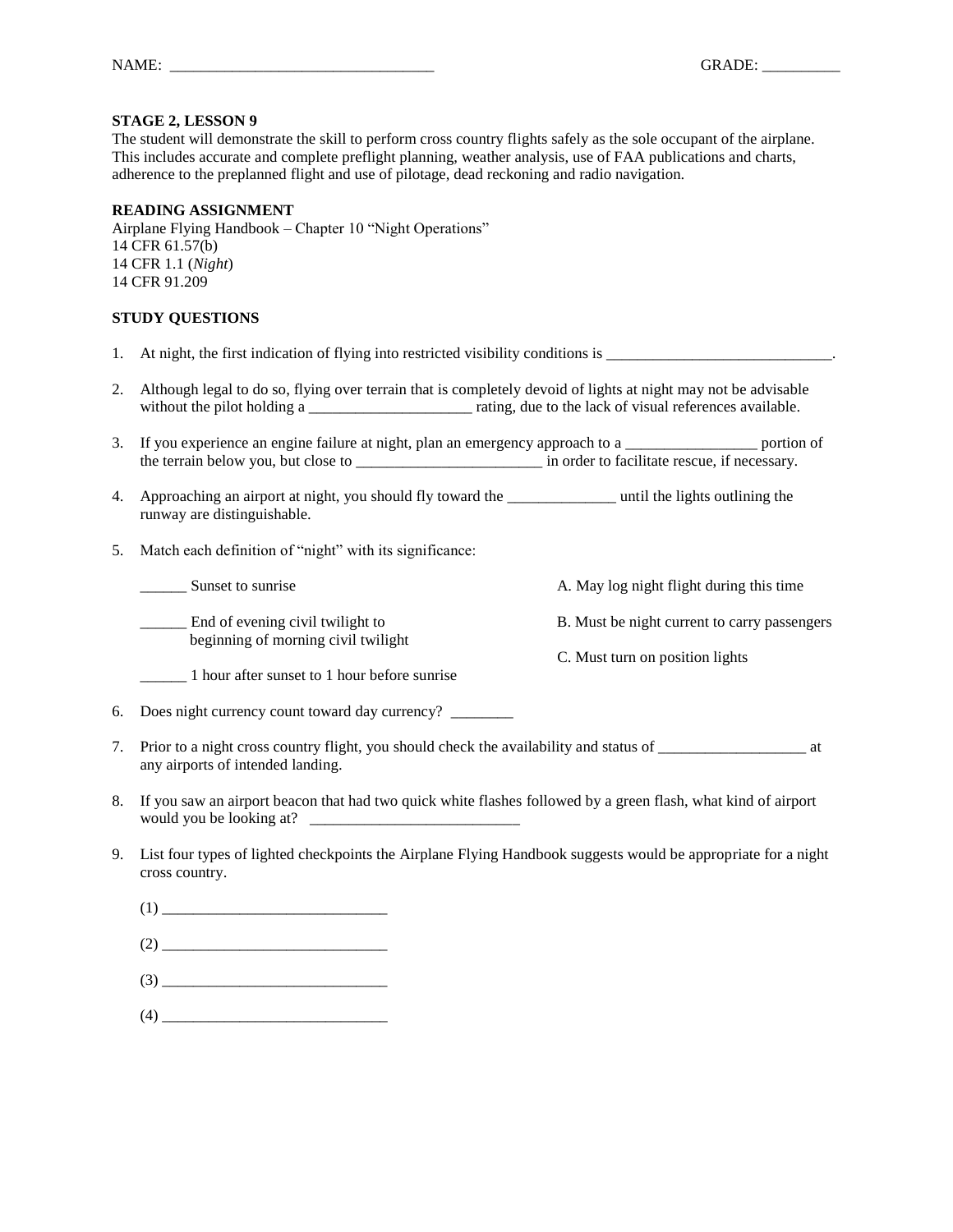The student will demonstrate accurate planning and conduct of a VFR cross country flight using the three methods of navigation. Additionally, during the post-flight evaluation, the student will show an understanding of the procedures to be followed at unfamiliar airports.

# **READING ASSIGNMENT**

None

#### **HOMEWORK ASSIGNMENT**

The student will obtain the destinations for their first solo cross country flight from the instructor. Show up for the lesson on time with complete cross country flight plans for each leg of the flight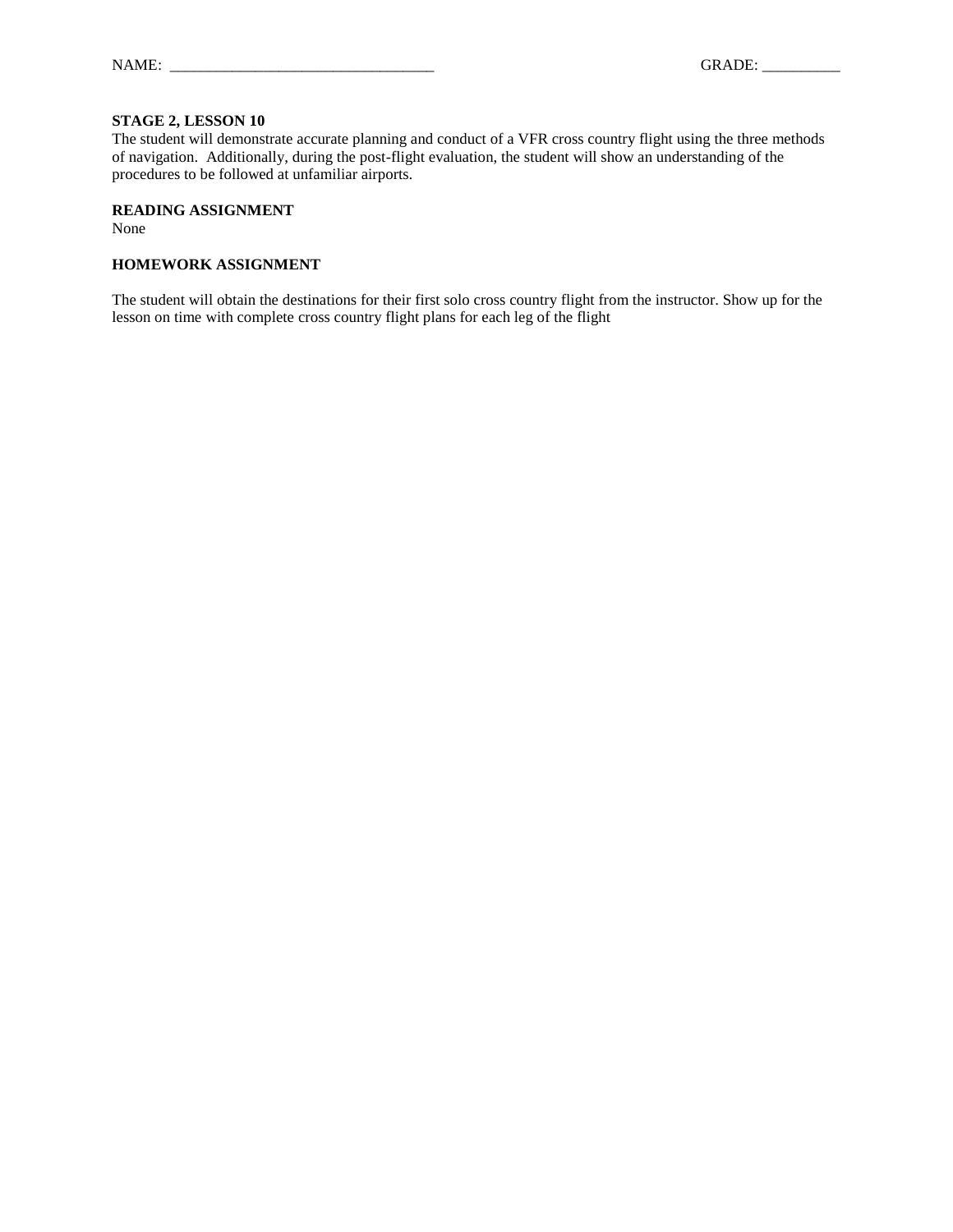The student should score at least 70% on the quiz. In addition, the instructor is responsible for reviewing those questions missed.

No specific reading or homework assigned. Student is responsible for all preceding material.

#### **STAGE 2, LESSON 12**

The student will demonstrate the ability to plan and conduct cross country flights and a thorough knowledge of flight planning, preflight actions, weather analysis and the use of all available publications. During the flight, the student will demonstrate the correct use of three methods of navigation, the ability to correctly determine location at any time, the ability to compute ETA's within 10 minutes and the correct technique for establishing a course to an alternate airport.

No specific reading or homework assigned. Student is responsible for all preceding material.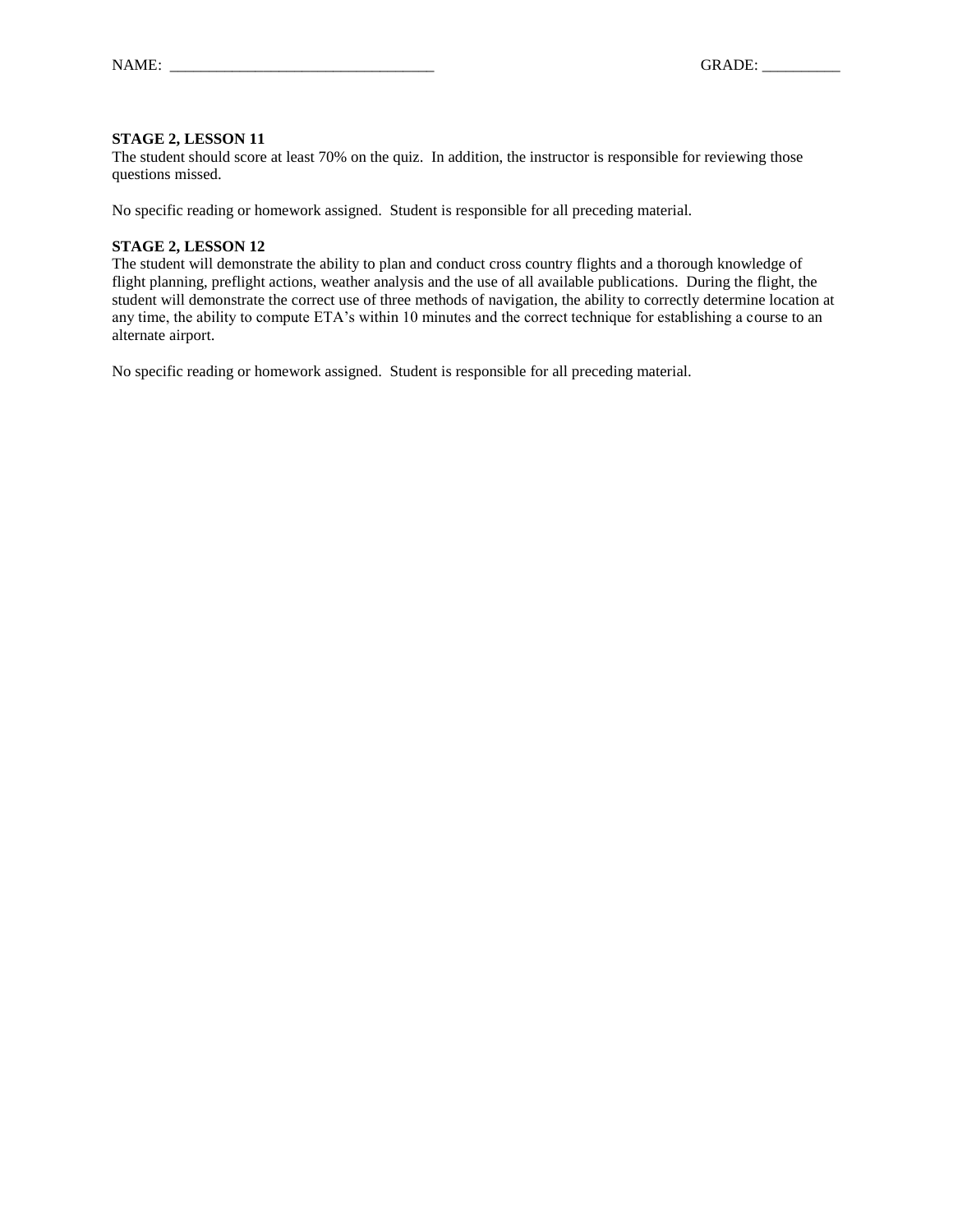The student will demonstrate cross country proficiency by completing the flight as planned without incident. The instructor should review the completed navigation log during the post-flight evaluation to determine whether it was completed and used correctly.

#### **READING ASSIGNMENT**

Jeppesen Private Pilot Textbook – Chapter 6 "Meteorology for Pilots"

#### **STUDY QUESTIONS**

- 1. The student (with instructor approval) will determine destinations for their second VFR cross country flight. This flight must be at least 250 nautical miles, with landings (to a full stop) at a minimum of three points and one segment of the flight consisting of a straight-line distance of at least 100 nautical miles between the takeoff and landing locations. Show up for the lesson on time with complete cross country flight plans for each leg of the flight.
- 2. As part of your flight planning, you give AWOS a call at 5AM. The observation indicates "wind calm, clear below 10,000, visibility 3 miles, temperature 15, dew point 14, Altimeter setting 30.25." Do you think the visibility will get better or worse in the next few hours? Why?
- 3. A quick glance at the weather map in the newspaper indicates a cold front is moving into the area. What type of weather can you expect? Same question for a warm front.

Cold Front: \_\_\_\_\_\_\_\_\_\_\_\_\_\_\_\_\_\_\_\_\_\_\_\_\_\_\_\_\_\_\_\_\_\_\_\_\_\_\_\_\_\_\_\_\_\_\_\_\_\_\_\_\_\_\_\_\_\_\_\_\_\_\_\_\_\_\_\_\_\_\_\_\_\_\_\_\_\_\_

\_\_\_\_\_\_\_\_\_\_\_\_\_\_\_\_\_\_\_\_\_\_\_\_\_\_\_\_\_\_\_\_\_\_\_\_\_\_\_\_\_\_\_\_\_\_\_\_\_\_\_\_\_\_\_\_\_\_\_\_\_\_\_\_\_\_\_\_\_\_\_\_\_\_\_\_\_\_\_\_\_\_\_\_\_\_\_\_\_

\_\_\_\_\_\_\_\_\_\_\_\_\_\_\_\_\_\_\_\_\_\_\_\_\_\_\_\_\_\_\_\_\_\_\_\_\_\_\_\_\_\_\_\_\_\_\_\_\_\_\_\_\_\_\_\_\_\_\_\_\_\_\_\_\_\_\_\_\_\_\_\_\_\_\_\_\_\_\_\_\_\_\_\_\_\_\_\_\_

Warm Front: \_\_\_\_\_\_\_\_\_\_\_\_\_\_\_\_\_\_\_\_\_\_\_\_\_\_\_\_\_\_\_\_\_\_\_\_\_\_\_\_\_\_\_\_\_\_\_\_\_\_\_\_\_\_\_\_\_\_\_\_\_\_\_\_\_\_\_\_\_\_\_\_\_\_\_\_\_\_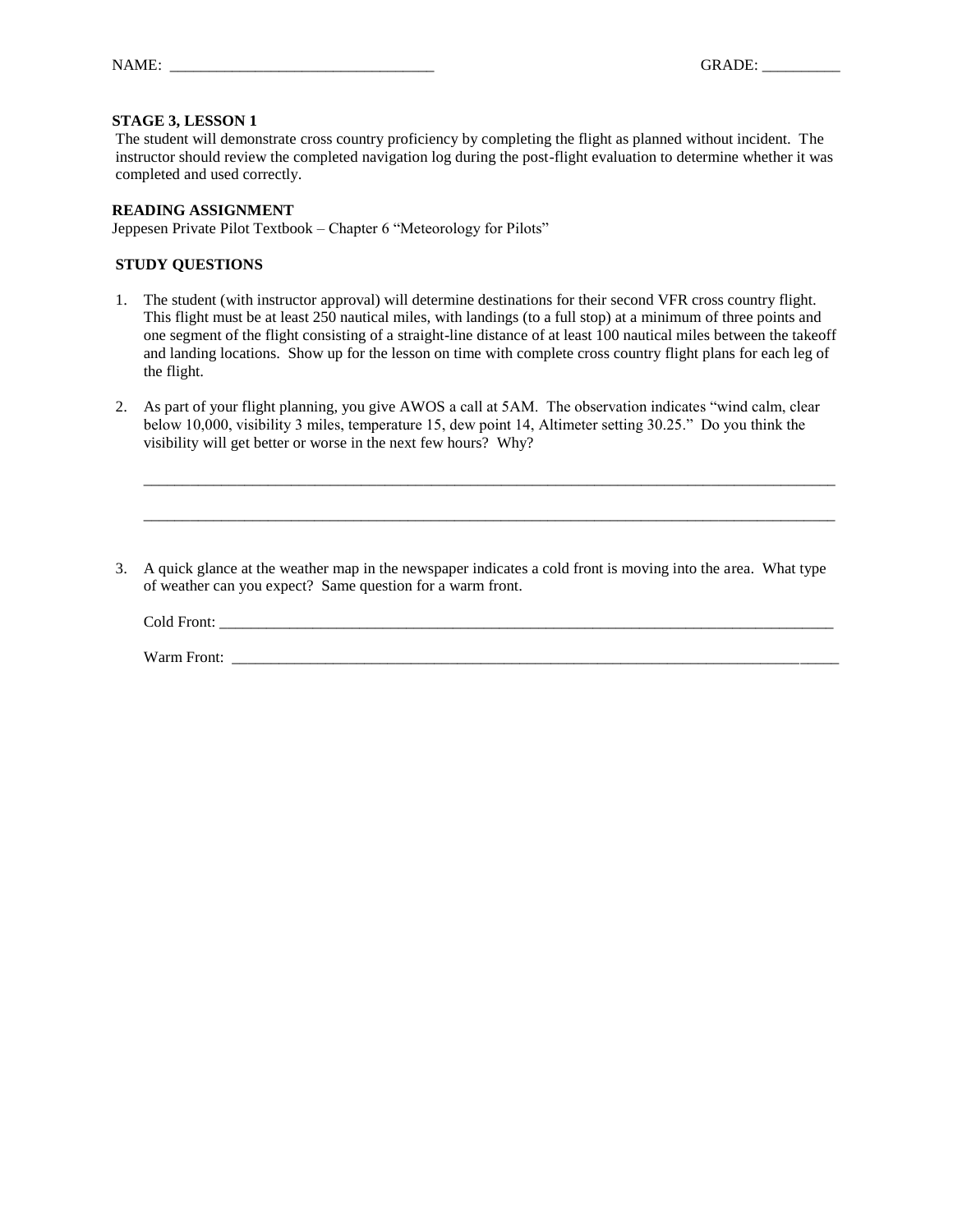Any maneuvers which do not meet private pilot standards should be reviewed with the student and assigned for solo practice.

#### **READING ASSIGMENT**

Private Pilot PTS – Area of Operation II "Preflight Procedures" Private Pilot PTS – Area of Operation III "Airport Operations" Private Pilot PTS – Area of Operation IV "Takeoffs, Landings and Go-Arounds" Private Pilot PTS – Area of Operation VI "Ground Reference Maneuvers"

### **STUDY QUESTIONS**

- 1. What are the PTS standards for airspeed for normal, short field, and soft field takeoffs? \_\_\_\_\_\_\_\_ KIAS
- 1. According to the PTS you must touch down within how many feet of the designated landing spot on a normal landing? \_\_\_\_\_\_\_\_\_\_\_\_ Short Field Landing?
- 2. What are the PTS standards for maintaining airspeed and altitude while performing ground reference maneuvers?

Airspeed \_\_\_\_\_\_\_\_\_\_\_\_\_\_\_\_ Altitude \_\_\_\_\_\_\_\_\_\_\_\_\_\_\_\_

- 3. At what altitude does the PTS say ground reference maneuvers should be performed? \_\_\_\_\_\_\_\_\_\_\_\_\_\_\_\_\_\_\_
- 4. What are the PTS standards for airspeed and altitude when flying in the traffic pattern?

Airspeed **Altitude** 

5. What is a "Hot Spot" on an airport taxi diagram?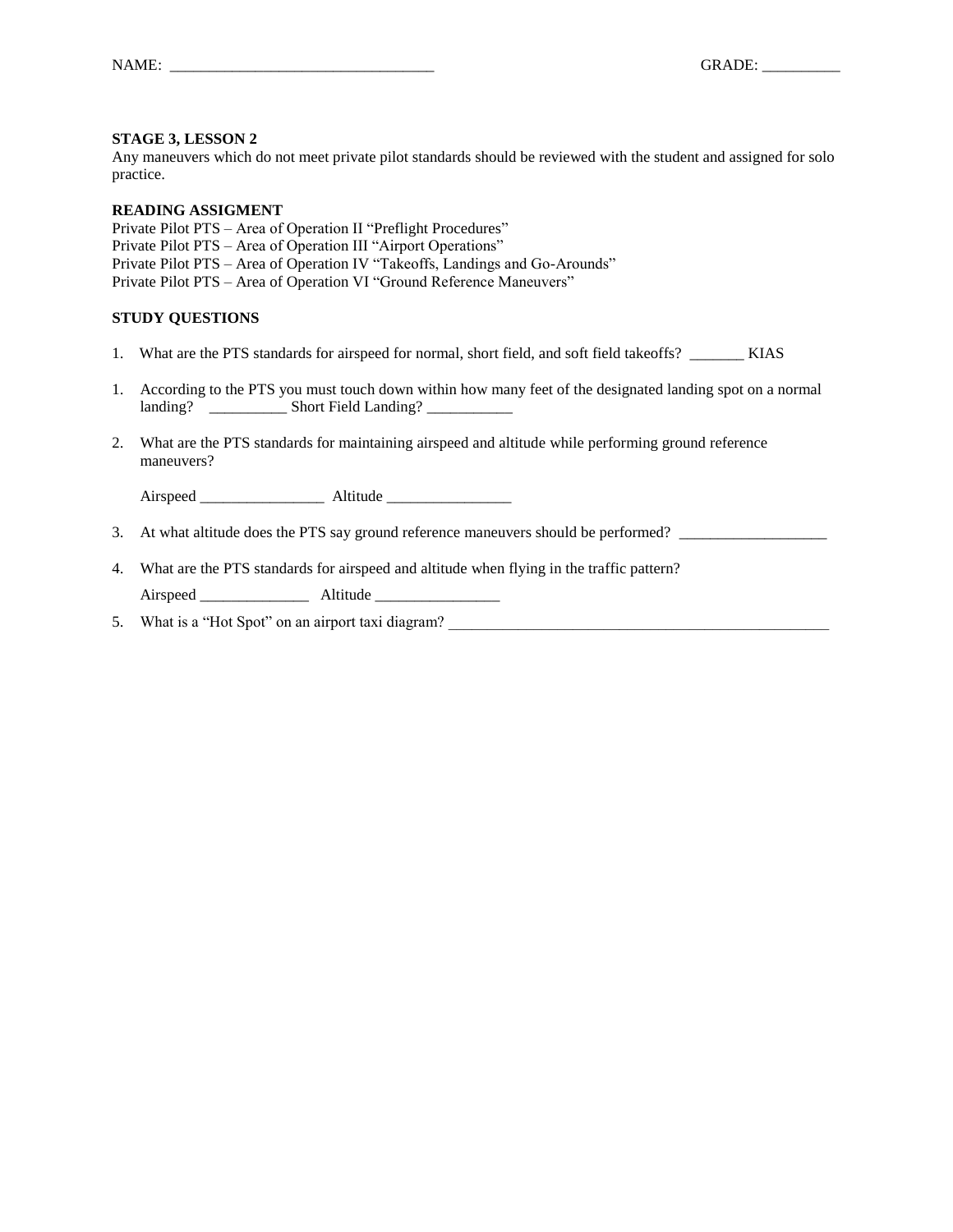The lesson will consist of a minimum of 3 takeoffs and landings to a full stop (with each landing involving a flight in the traffic pattern) at an airport with an operating control tower. During the lesson, the student should attempt to correct any weak performance areas determined in flight lesson 3.

#### **READING ASSIGNMENT**

Private Pilot PTS – Area of Operation I "Preflight Preparation" Jeppesen Private Pilot Textbook – Chapter 7 "Interpreting Weather Data"

\_\_\_\_\_\_\_\_\_\_\_\_\_\_\_\_\_\_\_\_\_\_\_\_\_\_\_\_\_\_\_\_\_\_\_\_\_\_\_\_\_\_\_\_\_\_\_\_\_

# **STUDY QUESTIONS**

1. In addition to FSS, what are other sources of weather information for making your go/no-go decision?

\_\_\_\_\_\_\_\_\_\_\_\_\_\_\_\_\_\_\_\_\_\_\_\_\_\_\_\_\_\_\_\_\_\_\_\_\_\_\_\_\_\_\_\_\_\_\_\_\_\_\_\_\_\_\_\_\_\_\_\_\_\_\_\_\_\_\_\_\_\_\_\_\_\_\_\_\_\_\_\_\_\_\_\_

- 2. To get a picture of atmospheric pressure patterns at the earth's surface, you could refer to what chart?
- 3. What chart is useful during the preflight planning process for determining general weather conditions and areas of IFR and MVFR weather? \_\_\_\_\_\_\_\_\_\_\_\_\_\_\_\_\_\_\_\_\_\_\_\_\_\_\_\_\_\_\_\_\_\_\_\_\_\_\_\_\_\_
- 4. Define the weather phenomena covered by SIGMET's, Convective SIGMET's and AIRMET's.

|    |                                                      | of low visibility and ceilings, as well as regions where turbulence and icing may exist.                                                                     |
|----|------------------------------------------------------|--------------------------------------------------------------------------------------------------------------------------------------------------------------|
| 6. |                                                      | After visiting Aviationweather.gov before your flight, you see the following PIREP:                                                                          |
|    | LGT TURB IN CLOUDS                                   | ICT UA /OV ICT/TM 1320/FLUNKN/TP BE55/SK OVC020-TOP040/SKC/TB LGT/RM DURC                                                                                    |
|    | Where was this PIREP submitted?<br>(1)<br>(2)<br>(3) | What type of PIREP is this – urgent or routine? _________________________________                                                                            |
|    | (4)<br>(5)                                           | What was the sky condition above the cloud layer? _______________________________                                                                            |
|    | (6)<br>(7)                                           | What altitude was the aircraft when it submitted the PIREP? ____________________<br>What phase of flight was the giversit in when it experienced turbulance? |

(7) What phase of flight was the aircraft in when it experienced turbulence? \_\_\_\_\_\_\_\_\_\_\_\_\_\_\_\_\_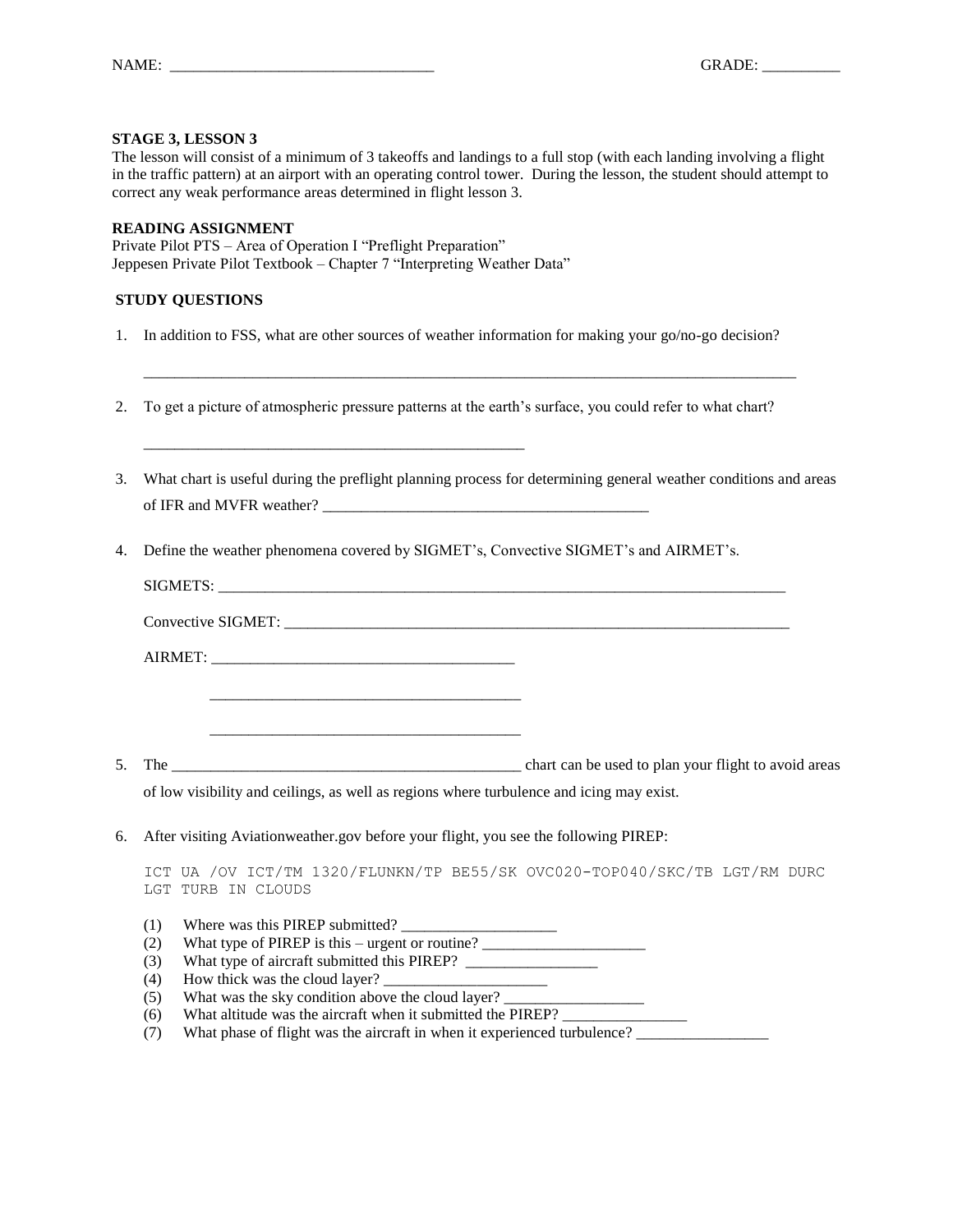The student will display an understanding of the importance of attitude control. Night stall techniques will be reviewed. Landing approaches should be stabilized using a constant airspeed and rate of descent to touchdown. Landings will be to a full stop (with each landing involving a flight in the traffic pattern) at an airport. Any maneuvers which do not meet private pilot practical test standards should be reviewed with the student and assigned for daytime solo practice.

#### **READING ASSIGNMENT**

Warrior POH – Section 1 "General" Warrior POH – Section 7 "Description and Operation of the Airplane and Its Systems" Private Pilot PTS – Area of Operation I "Preflight Preparation"

| 1. | What aircraft component provides the electrical charge to the spark plugs?                                                                                                                                                                                                                                                                                                            |  |  |  |  |
|----|---------------------------------------------------------------------------------------------------------------------------------------------------------------------------------------------------------------------------------------------------------------------------------------------------------------------------------------------------------------------------------------|--|--|--|--|
| 2. | How many cylinders does the Warrior's engine have? _____                                                                                                                                                                                                                                                                                                                              |  |  |  |  |
| 3. |                                                                                                                                                                                                                                                                                                                                                                                       |  |  |  |  |
| 4. | How many spark plugs are connected to each magneto? _______                                                                                                                                                                                                                                                                                                                           |  |  |  |  |
| 5. | If we lose electrical power, will the engine die? Why or why not?                                                                                                                                                                                                                                                                                                                     |  |  |  |  |
|    |                                                                                                                                                                                                                                                                                                                                                                                       |  |  |  |  |
| 6. | If we lose electrical power and subsequently (for an unrelated reason), the engine dies $-$ will we be able to                                                                                                                                                                                                                                                                        |  |  |  |  |
| 7. |                                                                                                                                                                                                                                                                                                                                                                                       |  |  |  |  |
|    |                                                                                                                                                                                                                                                                                                                                                                                       |  |  |  |  |
| 8. |                                                                                                                                                                                                                                                                                                                                                                                       |  |  |  |  |
| 9. | What three instruments comprise the pitot-static system?                                                                                                                                                                                                                                                                                                                              |  |  |  |  |
|    | $(1) \begin{tabular}{c} \hline \rule[1pt]{1em}{1.2pt} \hline \rule[1pt]{1em}{1.2pt} \rule[1pt]{1em}{1.2pt} \rule[1pt]{1em}{1.2pt} \rule[1pt]{1em}{1.2pt} \rule[1pt]{1em}{1.2pt} \rule[1pt]{1em}{1.2pt} \rule[1pt]{1em}{1.2pt} \rule[1pt]{1em}{1.2pt} \rule[1pt]{1em}{1.2pt} \rule[1pt]{1em}{1.2pt} \rule[1pt]{1em}{1.2pt} \rule[1pt]{1em}{1.2pt} \rule[1pt]{1em}{1.2pt} \rule[1pt]{1$ |  |  |  |  |
|    | $(2) \begin{tabular}{@{}c@{}} \hline \rule{0.2cm}{0.2cm} \rule{0.2cm}{0.2cm} \rule{0.2cm}{0.2cm} \rule{0.2cm}{0.2cm} \rule{0.2cm}{0.2cm} \rule{0.2cm}{0.2cm} \rule{0.2cm}{0.2cm} \rule{0.2cm}{0.2cm} \rule{0.2cm}{0.2cm} \rule{0.2cm}{0.2cm} \rule{0.2cm}{0.2cm} \rule{0.2cm}{0.2cm} \rule{0.2cm}{0.2cm} \rule{0.2cm}{0.2cm} \rule{0.2cm}{0.2cm} \rule{0.2cm$                         |  |  |  |  |
|    | $(3) \qquad \qquad \overbrace{\qquad \qquad }$                                                                                                                                                                                                                                                                                                                                        |  |  |  |  |
|    | 10. What instruments comprise the vacuum system?                                                                                                                                                                                                                                                                                                                                      |  |  |  |  |
|    | $(1) \qquad \qquad \overbrace{\qquad \qquad }^{(1)}$                                                                                                                                                                                                                                                                                                                                  |  |  |  |  |
|    |                                                                                                                                                                                                                                                                                                                                                                                       |  |  |  |  |
|    | 12. What de-icing/anti-icing equipment does the Warrior have?                                                                                                                                                                                                                                                                                                                         |  |  |  |  |
|    | (1)                                                                                                                                                                                                                                                                                                                                                                                   |  |  |  |  |
|    | $(2) \qquad \qquad \overbrace{\qquad \qquad }^{(2)}$                                                                                                                                                                                                                                                                                                                                  |  |  |  |  |
|    | $(3) \begin{tabular}{c} \hline \hline \hline \end{tabular}$                                                                                                                                                                                                                                                                                                                           |  |  |  |  |
|    |                                                                                                                                                                                                                                                                                                                                                                                       |  |  |  |  |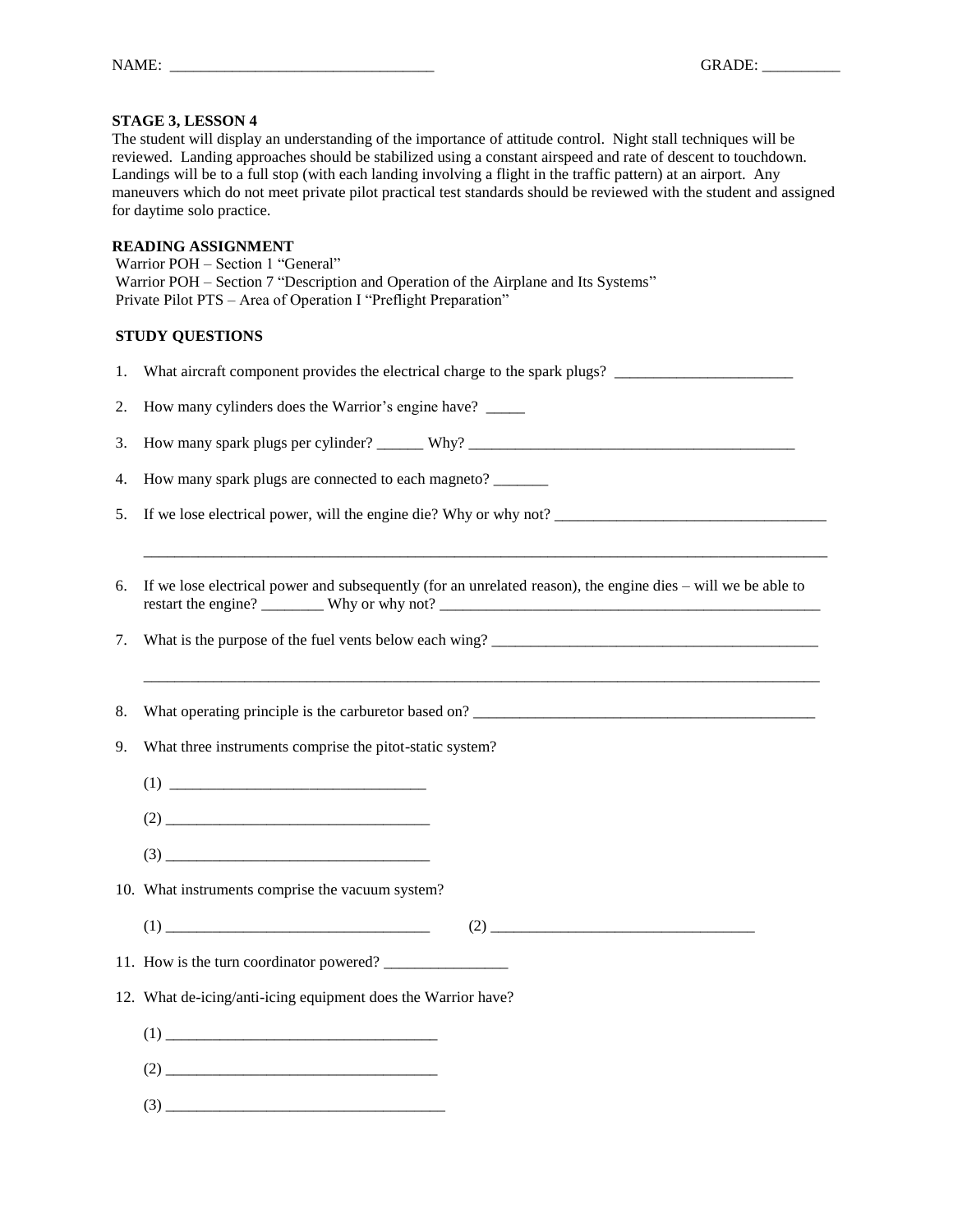Any maneuvers which do not meet private pilot standards should be reviewed with the student and assigned for solo practice.

#### **READING ASSIGNMENT**

Private Pilot PTS – Area of Operation I "Preflight Preparation" 14 CFR 61.3 "Requirements for certificates, ratings and authorizations" 14 CFR 6.17 "Temporary Certificate" 14 CFR 61.19 "Duration of pilot and instructor certificates" 14 CFR 61.23 "Medical Certificates: Requirement and Duration" 14 CFR 61.29 "Replacement of a lost or destroyed airman or medical certificate or knowledge test report" 14 CFR 61.51 "Pilot Logbooks" **STUDY QUESTIONS** 1. What flight time are you required to log in a logbook? (1) \_\_\_\_\_\_\_\_\_\_\_\_\_\_\_\_\_\_\_\_\_\_\_\_\_\_\_\_\_\_\_\_\_\_\_\_\_\_\_\_\_\_\_\_\_\_\_\_\_\_\_\_\_\_\_\_\_\_\_\_\_\_\_\_\_\_\_\_\_\_\_\_  $(2)$   $\overline{\phantom{a}}$ 2. What is the minimum class of medical required for a private pilot certificate? \_\_\_\_\_\_\_\_\_\_\_\_\_\_\_\_\_\_\_\_\_\_ 3. If you are 22 years old and obtain a third class medical, how long is it valid for? \_\_\_\_\_\_\_\_\_\_\_\_\_\_\_

5. Does your private pilot certificate expire? \_\_\_\_\_\_\_\_\_

6. What must you do to maintain currency to carry passengers?

(1) \_\_\_\_\_\_\_\_\_\_\_\_\_\_\_\_\_\_\_\_\_\_\_\_\_\_\_\_\_\_\_\_\_\_\_\_\_\_\_\_\_\_\_\_\_\_\_\_\_

(2) \_\_\_\_\_\_\_\_\_\_\_\_\_\_\_\_\_\_\_\_\_\_\_\_\_\_\_\_\_\_\_\_\_\_\_\_\_\_\_\_\_\_\_\_\_\_\_\_\_

7. Once you pass your private pilot checkride, how long is your temporary certificate valid? \_\_\_\_\_\_\_\_\_\_\_\_\_

- 8. What three documents must you have on you when acting as a required crewmember aboard a US aircraft?
	- $(1)$
	- (2) \_\_\_\_\_\_\_\_\_\_\_\_\_\_\_\_\_\_\_\_\_\_\_\_\_\_\_\_\_\_\_\_\_\_\_\_\_\_\_\_\_\_\_\_\_\_\_\_\_\_\_\_\_\_\_\_\_\_
	- (3) \_\_\_\_\_\_\_\_\_\_\_\_\_\_\_\_\_\_\_\_\_\_\_\_\_\_\_\_\_\_\_\_\_\_\_\_\_\_\_\_\_\_\_\_\_\_\_\_\_\_\_\_\_\_\_\_\_\_
- 9. If you accidentally run your wallet through the washing machine and destroy your medical certificate, how would you get a replacement? Be specific. \_\_\_\_\_\_\_\_\_\_\_\_\_\_\_\_\_\_\_\_\_\_\_\_\_\_\_\_\_\_\_\_\_\_\_\_\_\_\_\_\_\_\_\_\_\_\_\_\_\_

\_\_\_\_\_\_\_\_\_\_\_\_\_\_\_\_\_\_\_\_\_\_\_\_\_\_\_\_\_\_\_\_\_\_\_\_\_\_\_\_\_\_\_\_\_\_\_\_\_\_\_\_\_\_\_\_\_\_\_\_\_\_\_\_\_\_\_\_\_\_\_\_\_\_\_\_\_\_\_\_\_\_\_\_\_

\_\_\_\_\_\_\_\_\_\_\_\_\_\_\_\_\_\_\_\_\_\_\_\_\_\_\_\_\_\_\_\_\_\_\_\_\_\_\_\_\_\_\_\_\_\_\_\_\_\_\_\_\_\_\_\_\_\_\_\_\_\_\_\_\_\_\_\_\_\_\_\_\_\_\_\_\_\_\_\_\_\_\_\_\_

\_\_\_\_\_\_\_\_\_\_\_\_\_\_\_\_\_\_\_\_\_\_\_\_\_\_\_\_\_\_\_\_\_\_\_\_\_\_\_\_\_\_\_\_\_\_\_\_\_\_\_\_\_\_\_\_\_\_\_\_\_\_\_\_\_\_\_\_\_\_\_\_\_\_\_\_\_\_\_\_\_\_\_\_\_\_ \_\_\_\_\_\_\_\_\_\_\_\_\_\_\_\_\_\_\_\_\_\_\_\_\_\_\_\_\_\_\_\_\_\_\_\_\_\_\_\_\_\_\_\_\_\_\_\_\_\_\_\_\_\_\_\_\_\_\_\_\_\_\_\_\_\_\_\_\_\_\_\_\_\_\_\_\_\_\_\_\_\_\_\_\_\_ \_\_\_\_\_\_\_\_\_\_\_\_\_\_\_\_\_\_\_\_\_\_\_\_\_\_\_\_\_\_\_\_\_\_\_\_\_\_\_\_\_\_\_\_\_\_\_\_\_\_\_\_\_\_\_\_\_\_\_\_\_\_\_\_\_\_\_\_\_\_\_\_\_\_\_\_\_\_\_\_\_\_\_\_\_\_

10. If your wallet gets stolen out of your car, how would you get a replacement pilot certificate? Be specific.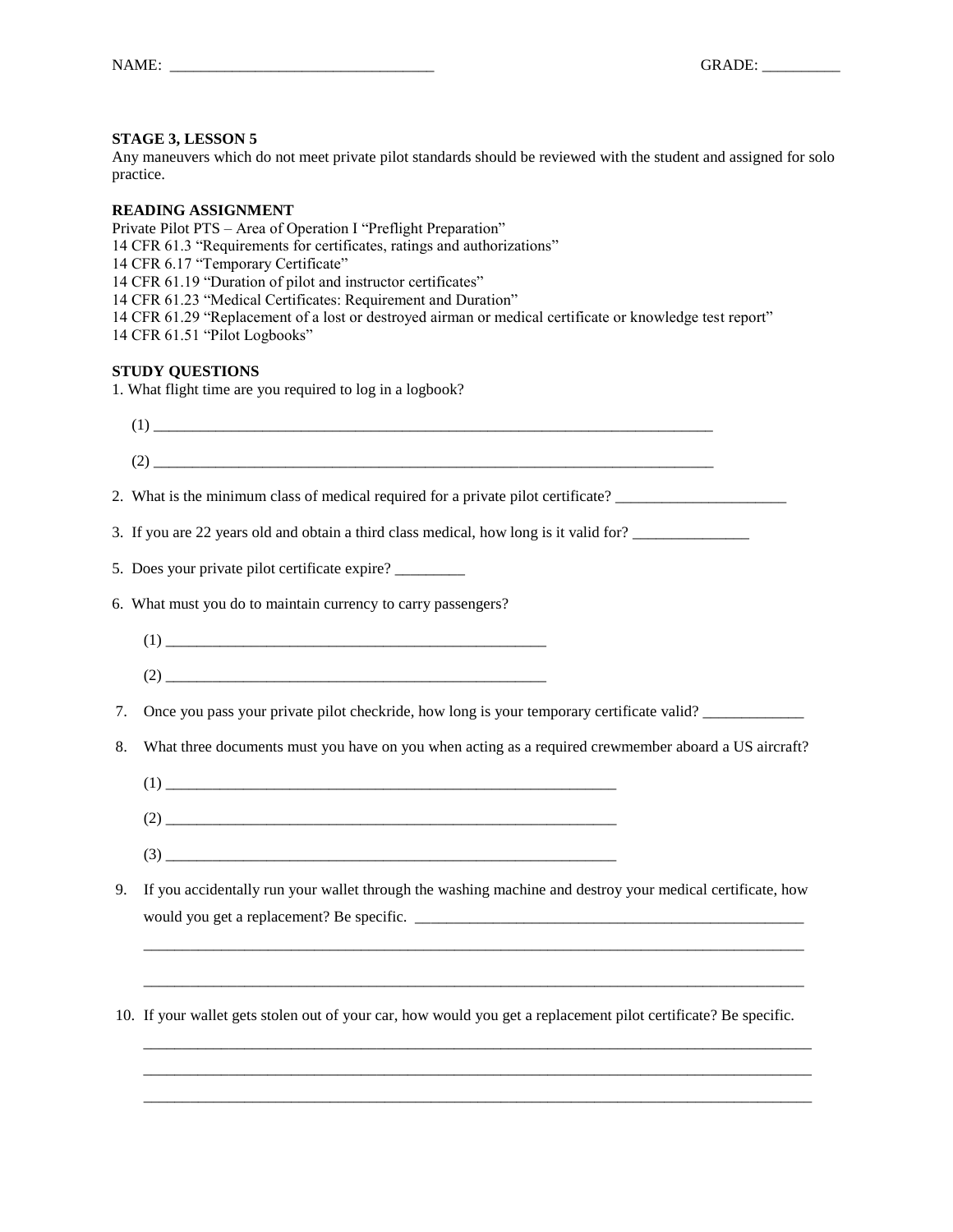This student is complete when the student has conducted the assigned solo flight. During the lesson, the student should attempt to correct any weak performance areas determined in Flight Lesson 6.

#### **READING ASSIGNMENT**

Private Pilot PTS – Area of Operation I "Preflight Preparation" 14 CFR 91.9 "Civil aircraft flight manual, marking and placard requirements" 14 CFR 91.203 "Civil aircraft: certifications required" 14 CFR 91.409 "Inspections" 14 CFR 21.197 "Special Flight Permits"

#### **STUDY QUESTIONS**

1. What documents must be aboard an aircraft each time you fly? (1) \_\_\_\_\_\_\_\_\_\_\_\_\_\_\_\_\_\_\_\_\_\_\_\_\_\_\_\_\_\_\_\_\_\_\_\_\_\_\_\_\_\_\_\_\_\_\_\_\_\_\_\_\_\_ (2) \_\_\_\_\_\_\_\_\_\_\_\_\_\_\_\_\_\_\_\_\_\_\_\_\_\_\_\_\_\_\_\_\_\_\_\_\_\_\_\_\_\_\_\_\_\_\_\_\_\_\_\_\_\_ (3) \_\_\_\_\_\_\_\_\_\_\_\_\_\_\_\_\_\_\_\_\_\_\_\_\_\_\_\_\_\_\_\_\_\_\_\_\_\_\_\_\_\_\_\_\_\_\_\_\_\_\_\_\_\_ (4) \_\_\_\_\_\_\_\_\_\_\_\_\_\_\_\_\_\_\_\_\_\_\_\_\_\_\_\_\_\_\_\_\_\_\_\_\_\_\_\_\_\_\_\_\_\_\_\_\_\_\_\_\_\_ 2. How long is the registration certificate valid for? 3. How long is the airworthiness certificate valid for? 4. The 100-hour limitation may be exceeded by not more than \_\_\_\_\_ hours while en route to reach a place where the inspection can be done. 5. What is significant about the excess time used to reach the place of inspection? \_\_\_\_\_\_\_\_\_\_\_\_\_\_\_\_\_\_\_\_\_\_\_\_\_\_\_\_\_\_\_\_\_\_\_\_\_\_\_\_\_\_\_\_\_\_\_\_\_\_\_\_\_\_\_\_\_\_\_\_\_\_\_\_\_\_\_\_\_\_\_\_\_\_\_\_\_\_\_\_\_\_\_\_\_\_\_\_\_\_\_

6. Name four reasons you might apply for a special flight permit: